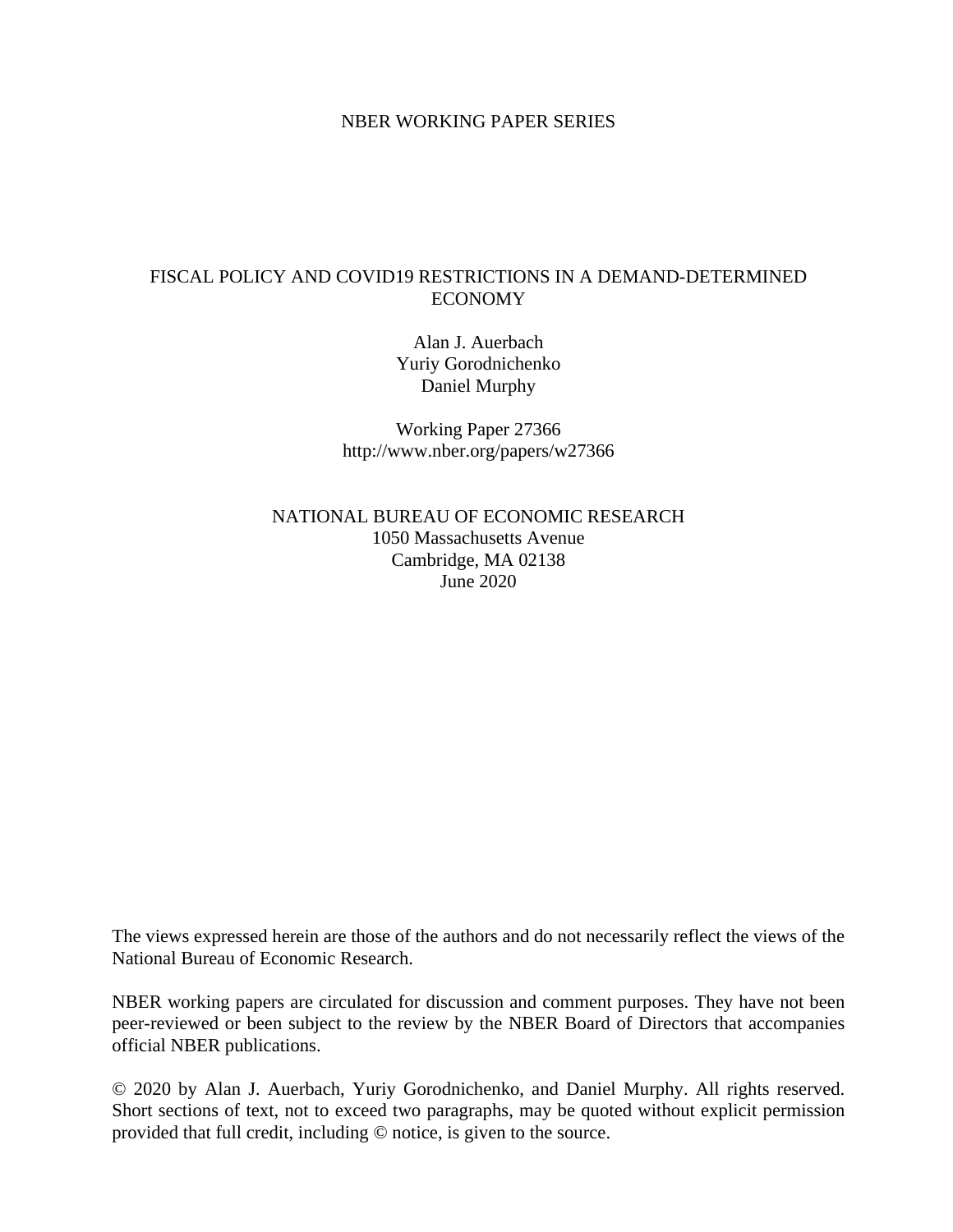Fiscal Policy and COVID19 Restrictions in a Demand-Determined Economy Alan J. Auerbach, Yuriy Gorodnichenko, and Daniel Murphy NBER Working Paper No. 27366 June 2020 JEL No. E32,E62,H2

#### **ABSTRACT**

We evaluate the effects of COVID19 restrictions and fiscal policy in a model featuring economic slack. The restrictions can reduce current-period GDP by more than is directly associated with the restrictions themselves even if prices and wages are flexible, households can smooth consumption, and workers are mobile across sectors. The most effective fiscal policies depend on (a) the joint distribution of capital operating costs with respect to firm revenues, (b) the extent to which the price of capital adjusts, and (c) additional factors that determine whether the economy will enter a boom or a slump after the restrictions are lifted, such as the effect of the restrictions on inequality and on spending by high-income households.

Alan J. Auerbach Department of Economics 530 Evans Hall, #3880 University of California, Berkeley Berkeley, CA 94720-3880 and NBER auerbach@econ.berkeley.edu

Daniel Murphy Darden School of Business University of Virginia Charlottesville, VA 22906 murphyd@darden.virginia.edu

Yuriy Gorodnichenko Department of Economics 530 Evans Hall #3880 University of California, Berkeley Berkeley, CA 94720-3880 and IZA and also NBER ygorodni@econ.berkeley.edu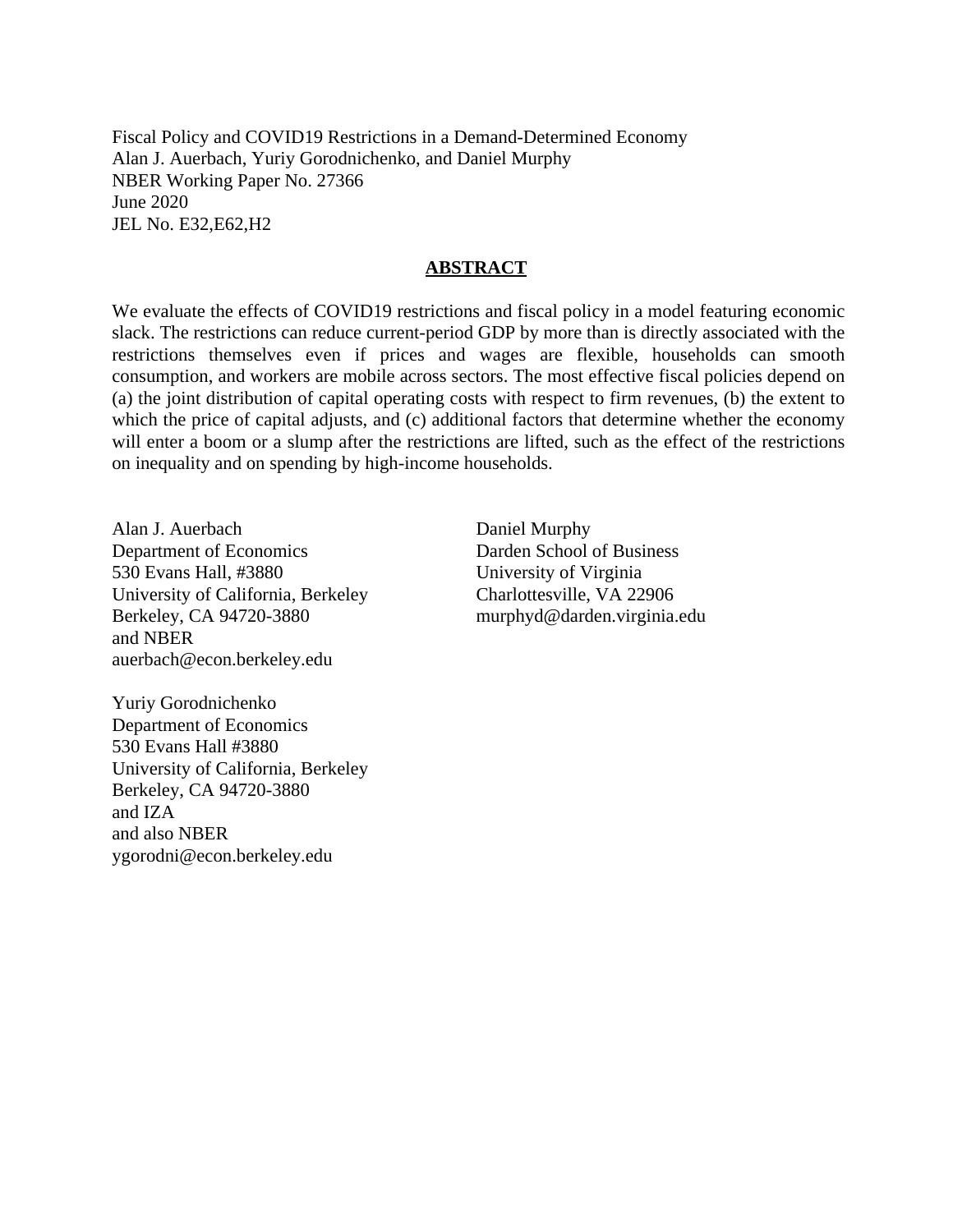### **1. Introduction**

l

What is the economic effect of the fiscal policy response to the COVID19 crisis? While this is a truly \$2 trillion question, there is little clarity on how the stimulus works in the current conditions. Indeed, one may think that fiscal policy is more stimulative in recessions but e.g., Brunet (2018) documents evidence suggesting that fiscal multipliers were smaller during World War II because the government imposed restrictions on how households could spend their income.

To shed light on this key policy issue, we examine COVID19-related restrictions and spending multipliers in a model of economic slack.<sup>[1](#page-2-0)</sup> We demonstrate that in principle output losses and spending multipliers can be *much larger* than those implied by models in the New Keynesian tradition. This difference is driven by the possibility that goods markets need not clear in the near future. In the slack framework, today's output depends on current spending and future output depends on future spending, whereas in New Keynesian-style models, future output is determined by supply factors and a goods-market-clearing condition (as price and wage rigidities dissipate in the steady state). Perhaps most strikingly, large spending multipliers can occur even in the *absence* of credit constraints and in the *presence* of flexible price and wage contracts. Furthermore, even if all households can smooth consumption and prices are flexible, current spending decisions today have strong effects on output today and in the future.<sup>[2](#page-2-1)</sup>

Specifically, we extend the negligible-marginal-cost (NMC) framework of Murphy (2017) to examine heterogeneous (high-income and low-income) households that consume a variety of services. We model the economic restrictions associated with COVID19 as a temporary decrease in the share of varieties of goods/services that can be exchanged. Similar to Guerrieri et al (2020), a fraction of firms are restricted from selling, which causes a decrease in aggregate income. Our model features large declines in output even in the absence of credit constraints or strong intertemporal substitution and in the presence of income sharing across sectors (e.g., through worker mobility).

<span id="page-2-0"></span><sup>&</sup>lt;sup>1</sup> Theories of economic slack posit that workers and capital experience periods of idleness that represent wasted resources (e.g., Michaillat and Saez 2015, Murphy 2017). For empirical evidence of the relevance of models of slack, see e.g.

<span id="page-2-1"></span><sup>&</sup>lt;sup>2</sup> This feature of the slack framework implies the effects on output of key macroeconomic factors are potentially very different (and under different conditions) than is implied by other frameworks. For example, inequality can have large and persistent effects in the slack framework, as higher inequality implies lower permanent income for low-income households. This lower income causes lower consumption over time, potentially causing prolonged slumps. In contrast, inequality tends to have a muted effect on output in models in which the supply side determines future output (Auclert and Rognlie 2020).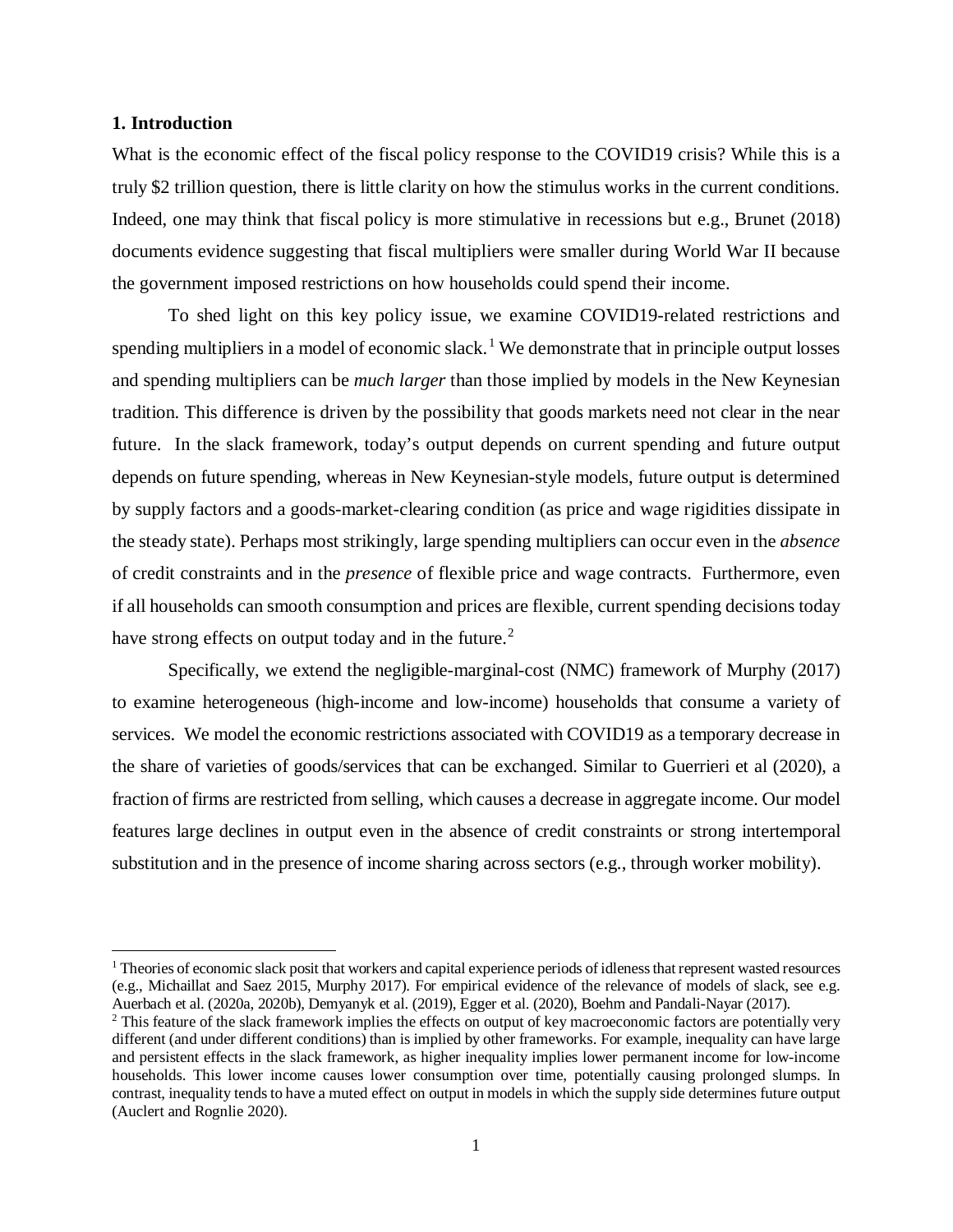The NMC framework offers additional new insights into the effects of these restrictions. First, the model predicts large multiplier effects of the restrictions when firms face fixed costs of operation and hence firm entry/exit is an important margin of adjustment. In particular, if the fixed operating costs are sufficiently large (relative to firms' revenues) and do not adjust to changes in firms' demand for capital, then restrictions on a subset of firms' products causes some firms to exit and therefore cease production of other unrestricted goods and services. For example, restaurants are restricted from serving customers in the establishment but are able to provide carry-out and delivery services. If restrictions cause some restaurants' revenues to decline below their fixed costs, then these restaurants will cease producing carry-out services. This firm exit channel leads to large indirect (multiplier) effects of economic restrictions and provides a strong rationale for policies aimed at mitigating fixed capital operating costs. In the absence of these multiplier effects, it might be optimal to allow firms to temporarily exit and then re-enter once restrictions are lifted. But the large multipliers imply that such exit can be very costly. If fixed operating costs are flexible or negligible, then the output loss is proportional to the fraction of varieties that are directly subject to COVID19 restrictions. While this output loss is substantial, there are no implied multiplier effects.

Second, the model delivers conditions under which a rapid recovery and even a boom in economic activity occurs after the restrictions are lifted. Households smooth the marginal utility of consumption across varieties *and* across time. When fewer varieties are available in the current period, households may spend more in the future. Even though lifetime income decreases due to the COVID19-related restrictions, spending and income in the future may increase beyond the level that would have occurred in the absence of the restrictions. This is because households tilt their expenditure toward the future when there are more varieties. In this sense, the restrictions act as a reduction in households' discount factor.

We examine the effect of fiscal transfers in this environment. Government transfers to lowincome households have multiplier effects, which can offset the adverse secondary (multiplier) effects of the COVID19 restrictions. However, the transfers can have smaller multiplier effects during the presence of COVID19 restrictions, since there are fewer products on which to spend. This result is similar to that in Guerrieri et al. (2020). Transfers also increase low-income households' total spending capacity, which leads to a larger boom after restrictions are lifted.

All fiscal policy is not equal, however. In our framework the government has various fiscal levers that it can pull: direct transfers to households, direct transfers to firms, as well as various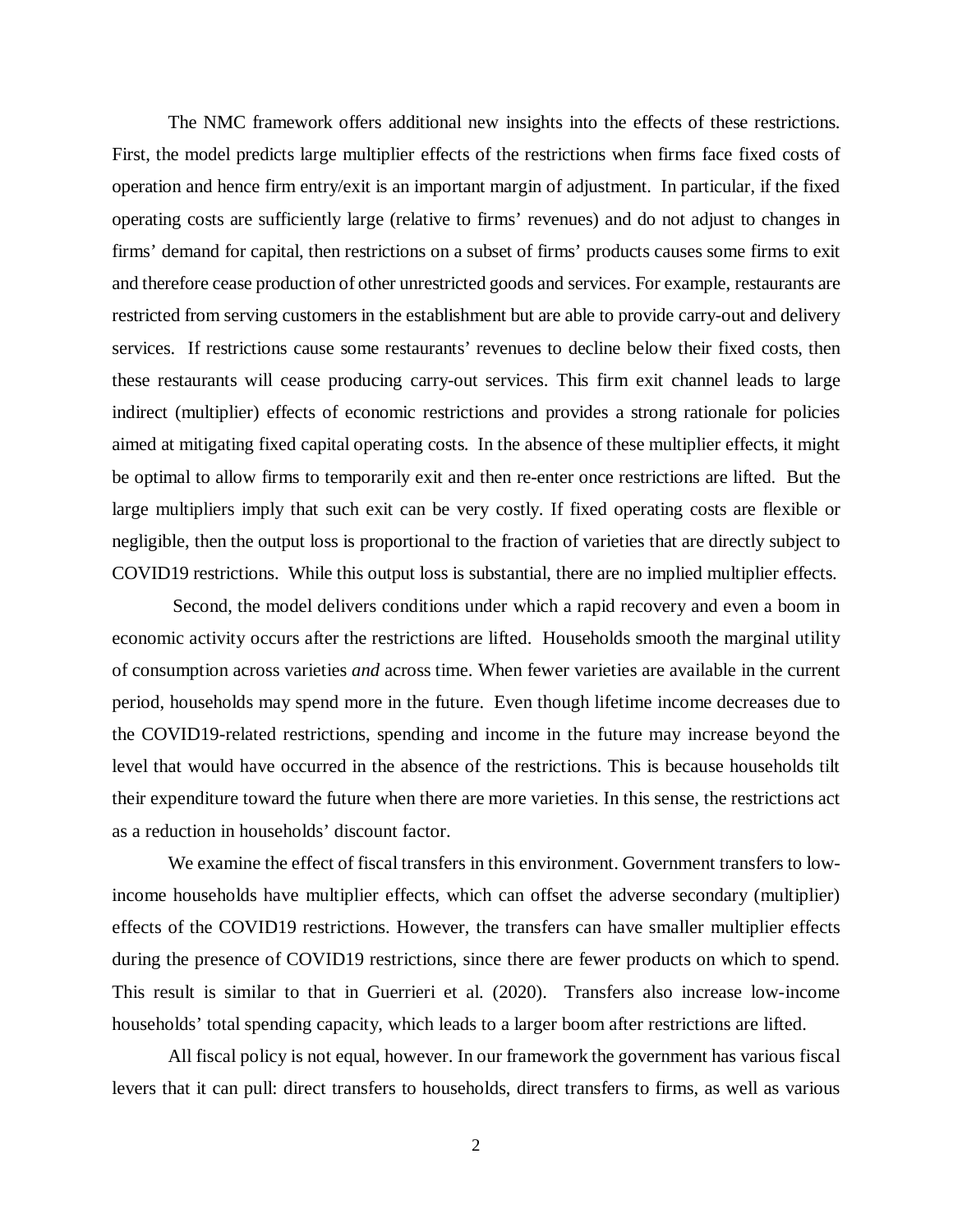targeted transfers. The preferred policy depends on the policy objective and the extent to which the government can target households and firms.

Targeted transfers to low-income households can increase spending on unrestricted items, thus supporting income during the restrictions. However, the transfers have stronger effects after the restrictions are lifted. Whether these future effects stabilize future output at its counterfactual level (or cause a boom that might not warrant the cost of the transfers) depends on the strength of forces that could cause a prolonged slump. Since the strength of these forces is unclear ex ante, transfers to households could be postponed until after the restrictions are lifted to determine whether they are necessary. Furthermore, the output effect of transfers is falling in inequality, as spending multipliers are increasing in the income share of the poor.

The strongest effect of fiscal stimulus is targeted transfers to multiproduct firms for which the restrictions push their revenues below their fixed operating costs. Such targeted transfers prevent firm exits that lead to large secondary (multiplier) output declines. In practice it may be difficult to identify and target such firms, although the model offers some guidance. The firms most at risk of exit are those with relatively low profitability and for which capital operating costs are the largest or most rigid. As documented by Gilje et al. (2020), rigid capital contracts can arise from asymmetric information regarding firms' ability to cover capital costs. In our context, the asymmetric information friction is perhaps the most severe for smaller businesses that are not subject to the same reporting requirements as public firms. Direct loans and transfers to small private businesses may therefore target the firms on the margin of exit and have large benefits per dollar spent.

While targeted transfers to firms has the larger potential benefit, untargeted transfers to firms have among the least benefit. Not only is some income spent on firms that are not in danger of exit, but a large share of the income received by the firms accrues to high-income households for whom spending is less sensitive to transfers.

This paper is broadly related to emerging work evaluating the indirect economic effects of COVID19. Most closely related is Guerrieri et al. (2020), who model COVID19 as a restriction on labor supplied to a subset of firms. They document that COVID19 restrictions can cause a fall in output in the presence of strong complementarities between restricted goods and other goods, large elasticities of intertemporal substitution, and large shares of credit-constrained households. If these conditions are sufficiently strong, the economy can exhibit a multiplier whereby output falls by more than the size of the direct supply restrictions. Our approach to modeling the COVID19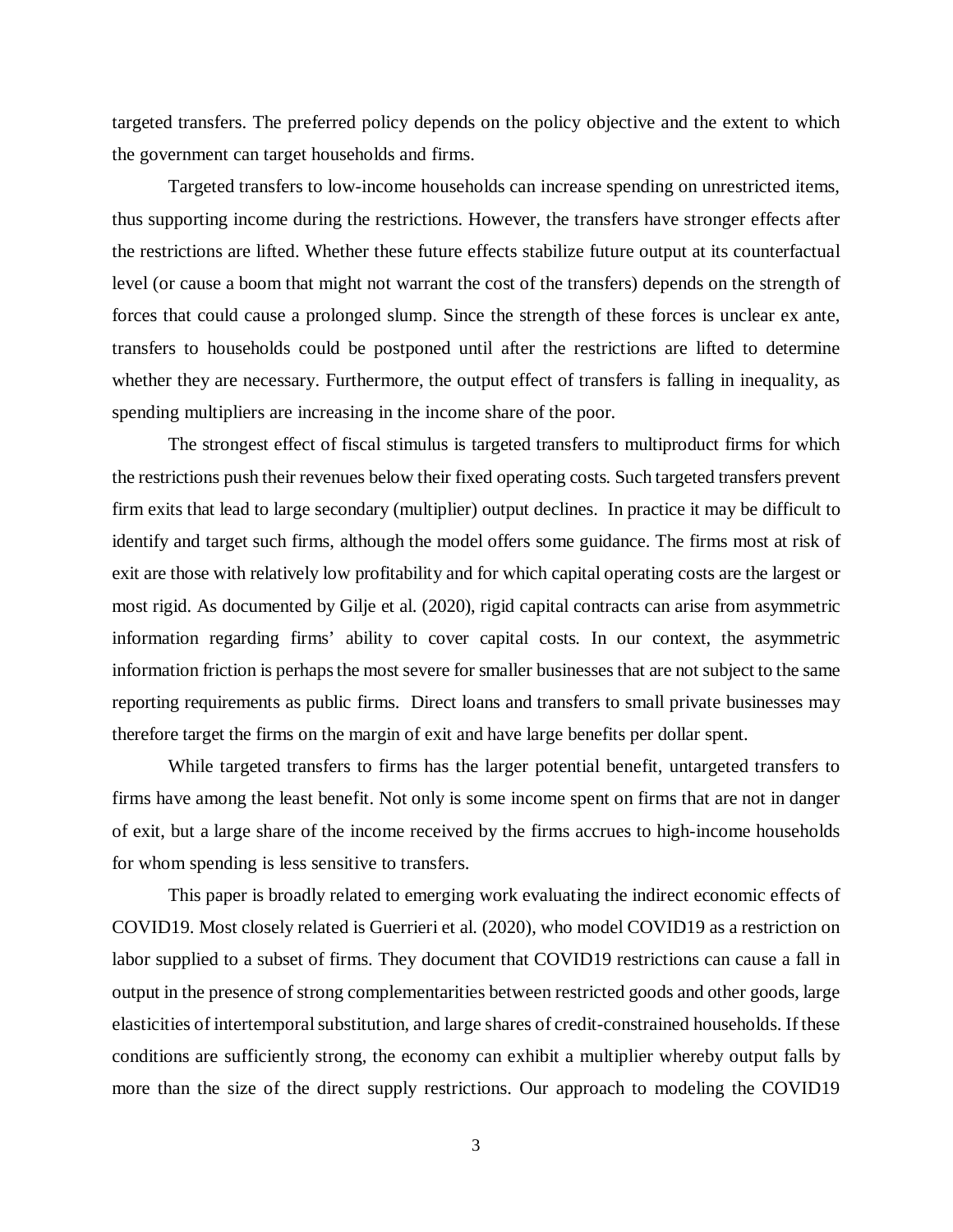restrictions is similar in that a subset of firms cannot sell output to consumers. However, we find that output effects of the restrictions are large even if credit is unrestricted and even if wage contracts can be renegotiated. We furthermore show that large output effects are limited to the direct effects of restrictions on a subset of goods and services unless firms face fixed capital operating costs. Finally, we evaluate the benefits of alternative fiscal stimulus measures, including (targeted and untargeted) transfers to households and firms. The relative effectiveness of alternative fiscal stimulus measures depends on a number of conditions, including the joint distribution of firms' revenues and capital costs. In this sense our framework can guide empirical work examining the relative merits of alternative stimulus measures.

# **2. Baseline Model**

Here we examine fiscal policy in the heterogeneous-household version of the negligible-marginalcost (NMC) model in Murphy (2017). This version of the model features rich and poor households, denoted by  $h \in \{ \mathbb{R}, \mathbb{P} \}$ , each of which receives different shares of income from the NMC sector and consumes services from the NMC sector. The model also features an endowment that is owned and consumed by the rich. The endowment represents land or other factors of production that are used to produce goods consumed primarily by the rich (e.g., beach homes and luxury items). The endowment pins down the interest rate and the consumption path of the rich household. Agents trade bonds to satisfy their desired time paths of consumption, subject to a no-Ponzi constraint that the present value of their asset position must be weakly greater than zero.

We evaluate policy responses to a one-time restriction in spending at date  $t = 0$ . Without loss of generality, we subsume all future periods into a single date  $t = 1$ . To facilitate derivation of analytical results, we assume that all uncertainty is resolved after the initial period.

# **2.1. Model**

 $\overline{\phantom{a}}$ 

There is a unit mass of homogenous varieties in the NMC sector. Households inelastically supply labor to the NMC sector, and there are zero marginal costs of labor associated with increasing output.<sup>[3](#page-5-0)</sup> In the initial period, a share  $1 - \xi$  of the varieties is restricted from being sold.

### *Households*. Household type h maximizes

<span id="page-5-0"></span><sup>&</sup>lt;sup>3</sup> See Auerbach et al. (2020b) for an overview of the empirical relevance of negligible marginal labor costs.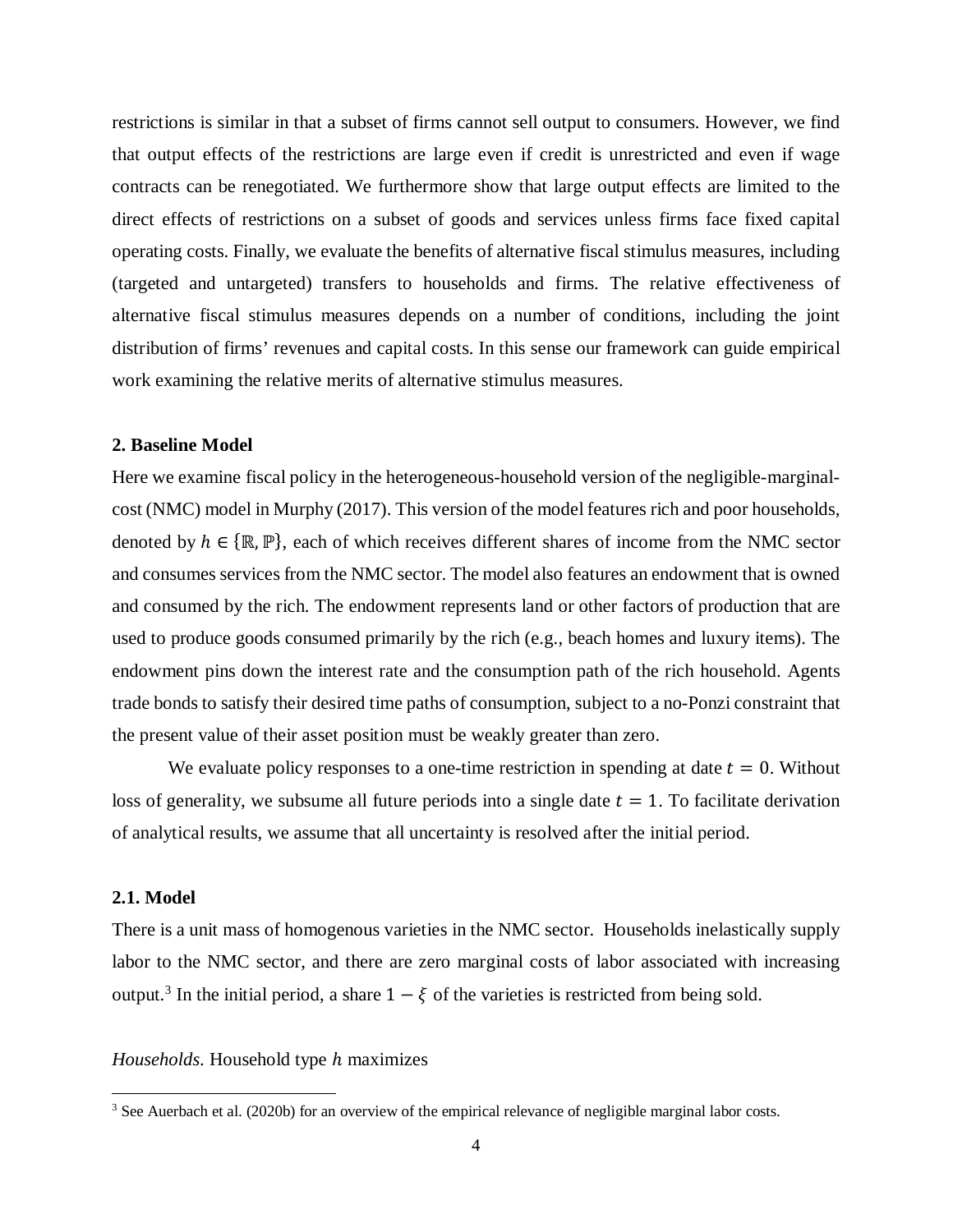$$
U^{h} = \sum_{t=0}^{1} \beta^{t} \left( y_{t}^{h} + \int_{0}^{\psi_{t}} \int_{0}^{\xi_{t}} \left( \theta q_{jkt}^{h} - \frac{\gamma}{2} \left( q_{jkt}^{h} \right)^{2} \right) dk \, dj \right), \tag{1}
$$

subject to the budget constraints

 $\overline{\phantom{a}}$ 

<span id="page-6-2"></span>
$$
\int_0^{\psi_0} \int_0^{\xi_0} p_{j0} q_{j0}^h dk dj + y_0^h + QB = \Pi_0^h + e_0^h + T_0^h, \tag{2}
$$

<span id="page-6-4"></span><span id="page-6-3"></span>
$$
\int_0^{\psi_1} \int_0^{\xi_1} p_{j1} q_{j1}^h dk dj + y_1^h = \Pi_1^h + e_1^h + T_1^h + B,\tag{3}
$$

where  $q_{jkt}^h$  is type h's consumption of variety  $k \in [0,1]$  from firm  $j \in [0,1]$  from the NMC sector in period t. The household's preferences are over each producer-commodity (jk) element.  $\xi_t$  is the fraction of goods that can be sold without restriction and  $\psi_t \leq 1$  is the endogenously determined number of firms in the economy. We will assume that  $\xi_t = 1$  and  $\psi_t = 1$  in the absence of COVID-related restrictions, and that the restrictions imply  $\xi_0 \equiv \xi < 1, \xi_1 = 1$  (and potentially  $\psi_t$  < 1).<sup>[4](#page-6-0)</sup>  $\Pi_t^h$  is agent h's income from the NMC sector of the economy,  $e_t^h$  and  $y_t^h$  are h's endowment and consumption of the numeraire, where  $e_t^{\mu} = 0$ .  $T_t^h$  is net transfers from the government.  $Q$  is the price of a bond  $B$  that pays a unit of the numeraire in period 1. Since agents can smooth consumption (and hence the effect of the present value of future net transfers is the same as the effect of present-period net transfers), we will write the present value of total net transfers as  $T^h \equiv T_0^h + QT_1^h$ .

A convenient feature of the quasilinear utility function is that agents consume only the good from the NMC sector when their income is sufficiently low (depending on  $\theta$  and  $\gamma$ ).<sup>[5](#page-6-1)</sup> This feature, along with the assumption that poor agents are not endowed with the numeraire,  $e_t^{\mu}$  $0 \forall t$ , simplifies the analysis and maintains the focus on Keynesian-type multipliers in the NMC sector. We assume parameter values such that only the rich household consumes the numeraire endowment good. One implication of this assumption is that, similar to the Lucas-tree model, variation in endowments e pins down the interest rate Q to the discount factor  $\beta$  of the rich, that is

<span id="page-6-0"></span> $4$  Given the separability of preferences, shutting down access to any *ikt* element has symmetric effects on all other ikt elements and hence there are no changes in the composition of remaining commodities (and hence no *direct* demand spillover effects on unaffected producer-good commodities).<br><sup>5</sup> While the rich households' marginal propensity to consume (MPC) on NMC goods is zero, their MPC that includes

<span id="page-6-1"></span>spending on the endowment  $e$  is equal to the poor households' MPC on NMC goods (the poor do not spend anything on endowment good  $e$ ). Hence, the "total" MPC is the same for the poor and the rich.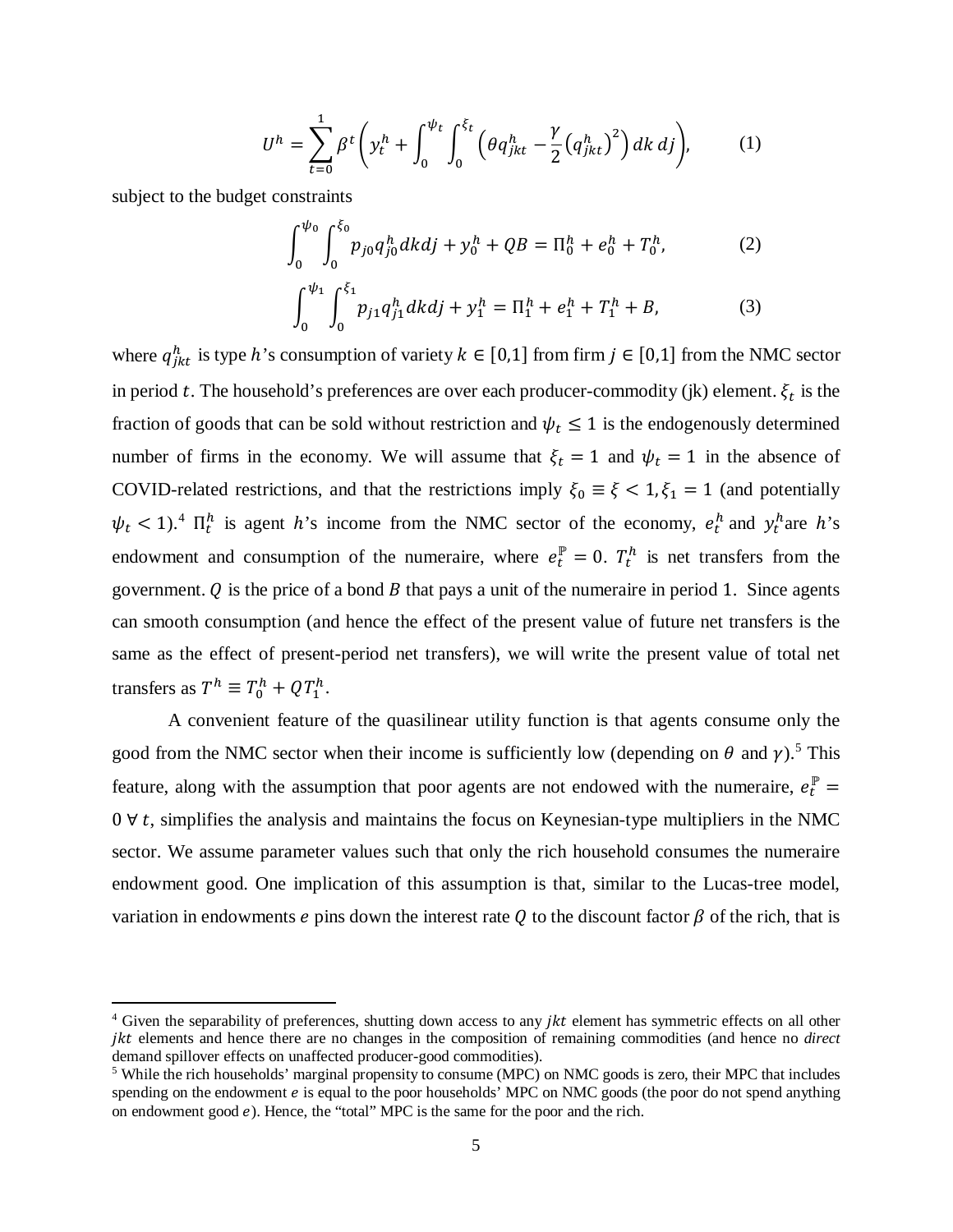$Q = 1/\beta$ . This assumption is a reduced-form attempt to model the economy when interest rates are fixed at some level (for example, the effective lower bound).

*Firms*. Output in the NMC sector is produced by firms who hire workers as fixed costs and pay a fixed capital operating cost  $f_{it}$ . Firm j faces demand for product jk from household type h

$$
q_{jkt}^h = \frac{1}{\gamma} \big( \theta - \lambda_{ht} p_{jkt}^h \big),
$$

where  $\lambda_{ht}$  is household h's budget multiplier at time t. Prices are flexible in each period. For analytic convenience, we assume that firms can price discriminate between the rich and the poor. The profit-maximizing price charged to household type  *is* 

<span id="page-7-0"></span>
$$
p_{jkt}^h = \frac{\theta}{2\lambda_{ht}},\tag{4}
$$

and resulting expenditure on the NMC sector is

$$
c_{jkt}^h \equiv p_{jkt}^h q_{jkt}^h = \frac{\theta^2}{4\gamma \lambda_{ht}}.
$$

The rich household's budget multiplier is pinned down by marginal utility of the numeraire,  $\lambda_{rt}$  = 1. Therefore its expenditure on any given firm is a function only of exogenous parameters and we treat  $c_{jkt}^{\parallel} = \frac{\theta^2}{4\gamma}$  as exogenous for the remainder of the analysis.

A firm's revenues are equal to expenditure across households:  $R_{jt} = \int_0^{\xi t} (c_{jkt}^{\mathbb{R}} + c_{jkt}^{\mathbb{P}}) dk$ . By symmetry of varieties, we can write  $R_{jt} = \xi_t (c_{jkt}^{\#} + c_{jkt}^{\#})$ . Firm j pays a fixed capital operating cost  $f_{it}$  in period t. We assume that households own capital in the same proportion to their share of firm profits and so we roll capital income into profits (i.e.,  $\Pi$  includes profits and  $f_{jt}$ ). A firm exits for period t if  $R_{jt} < f_{jt}$ . We assume that the distribution of fixed costs is such that the unit mass of firms all produce if  $\xi = 1$  and that only a share  $\psi_0(\xi) < 1$  continue to produce in the initial period if  $\xi$  < 1. If there are additional costs to re-entry once restrictions are lifted, then  $\psi_1$  < 1. In the absence of such costs to re-entry,  $\psi_1 = 1$ .

The poor household receives a share  $\kappa$  of the revenues from the NMC sector in each period, while the rich household receives the remaining  $1 - \kappa$  share. The poor household also owns a share  $\kappa$  of the capital stock (and therefore earns a share  $\kappa$  of the payments from firms for fixed capital operating costs). It can be shown that there exists a threshold value  $\bar{\kappa}$  such that  $\forall$  0 <  $\kappa$  <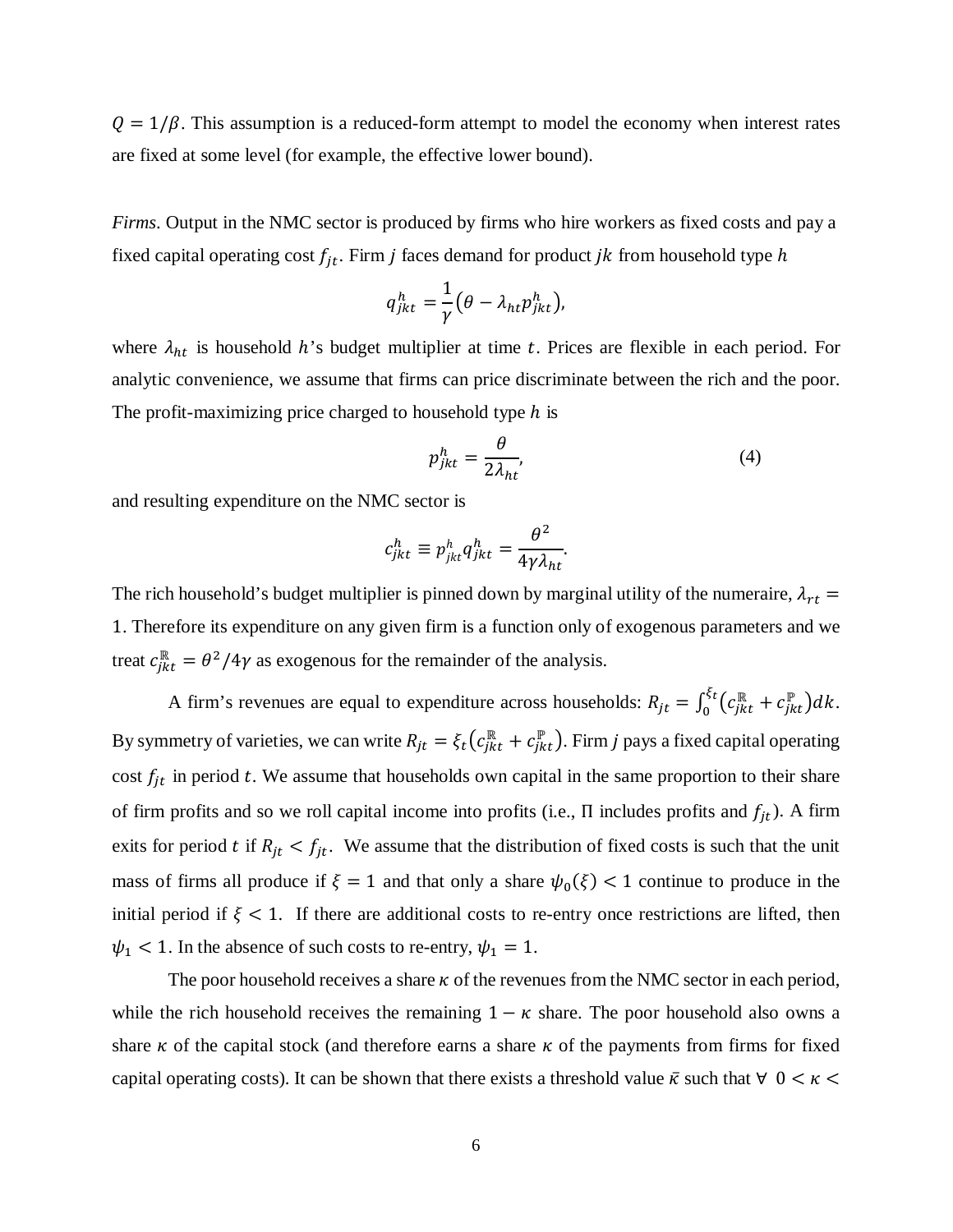$\bar{\kappa}$ , the poor consume output only from the NMC sector.  $\bar{\kappa}$  depends on model parameters and fiscal policy. We assume parameter values such that  $\kappa < \bar{\kappa}$ .

*Equilibrium.* Equilibrium consists of prices and quantities such that households maximize [\(1\)](#page-6-2) subject to [\(2\)](#page-6-3) and [\(3\),](#page-6-4) firms' prices are given by [\(4\),](#page-7-0) and  $\psi_t$  is determined by the number of firms for which revenues exceed fixed capital operating costs. Below we examine equilibrium under the condition that poor households consume only goods from the NMC sector. We also examine scenarios in which the capital market clears (capital operating costs are flexible) and when it does not (capital operating costs are rigid).

*Proposition 1*: Household consumption smoothing motives imply that variety-level consumption is equal across periods

<span id="page-8-0"></span>
$$
q_{jk0}^h = q_{jk1}^h,\tag{5}
$$

and expenditure on a variety across periods is related by

<span id="page-8-1"></span>
$$
c_{jk0}^h = Qc_{jk1}^h.
$$

*Proof:* Appendix.

The interesting aspects of the equilibrium are based on the expenditure of poor households (since the rich household's expenditure is effectively exogenous). Total expenditure by household  $h$  in period t is the sum of expenditure on the varieties. Given the assumptions about  $\xi_t$ , we can write

$$
c_0^h = \int_0^{\psi_0} \int_0^{\xi_0} c_{jk0}^h dk \, dj = \psi_0 \xi c_{jk0}^h, \quad c_1^h = \int_0^{\psi_1} \int_0^{\xi_1} c_{jk1}^h dk \, dj = \psi_1 c_{jk1}^h. \tag{7}
$$

Let  $C^{\mathbb{P}}$  be the present value of the poor household's total lifetime expenditure. Then substituting [\(6\)](#page-8-0) and [\(7\)](#page-8-1) into [\(2\)](#page-6-3) and [\(3\)](#page-6-4) and simplifying implies that the present value of the poor household's total lifetime expenditure is

$$
C^{\mathbb{P}} = c_0^{\mathbb{P}} + Qc_1^{\mathbb{P}} = \psi_0 \xi c_{jk0}^{\mathbb{P}} + \psi_1 c_{jk0}^{\mathbb{P}}.
$$
 (8)

To be clear,  $c_{jkt}$  represents the equilibrium level of spending, which is the same for any  $jk$ . To save notation, from now on,  $jk$  denotes spending on any variety. The poor household's lifetime income  $I^{\mathbb{P}}$  is

$$
I^{\mathbb{P}} = \kappa \psi_0 \xi \left( c_{jk0}^{\mathbb{P}} + c_{jk0}^{\mathbb{R}} \right) + Q \left( \kappa \psi_1 \left( c_{jk1}^{\mathbb{P}} + c_{jk1}^{\mathbb{R}} \right) \right) + T^{\mathbb{P}}, \tag{9}
$$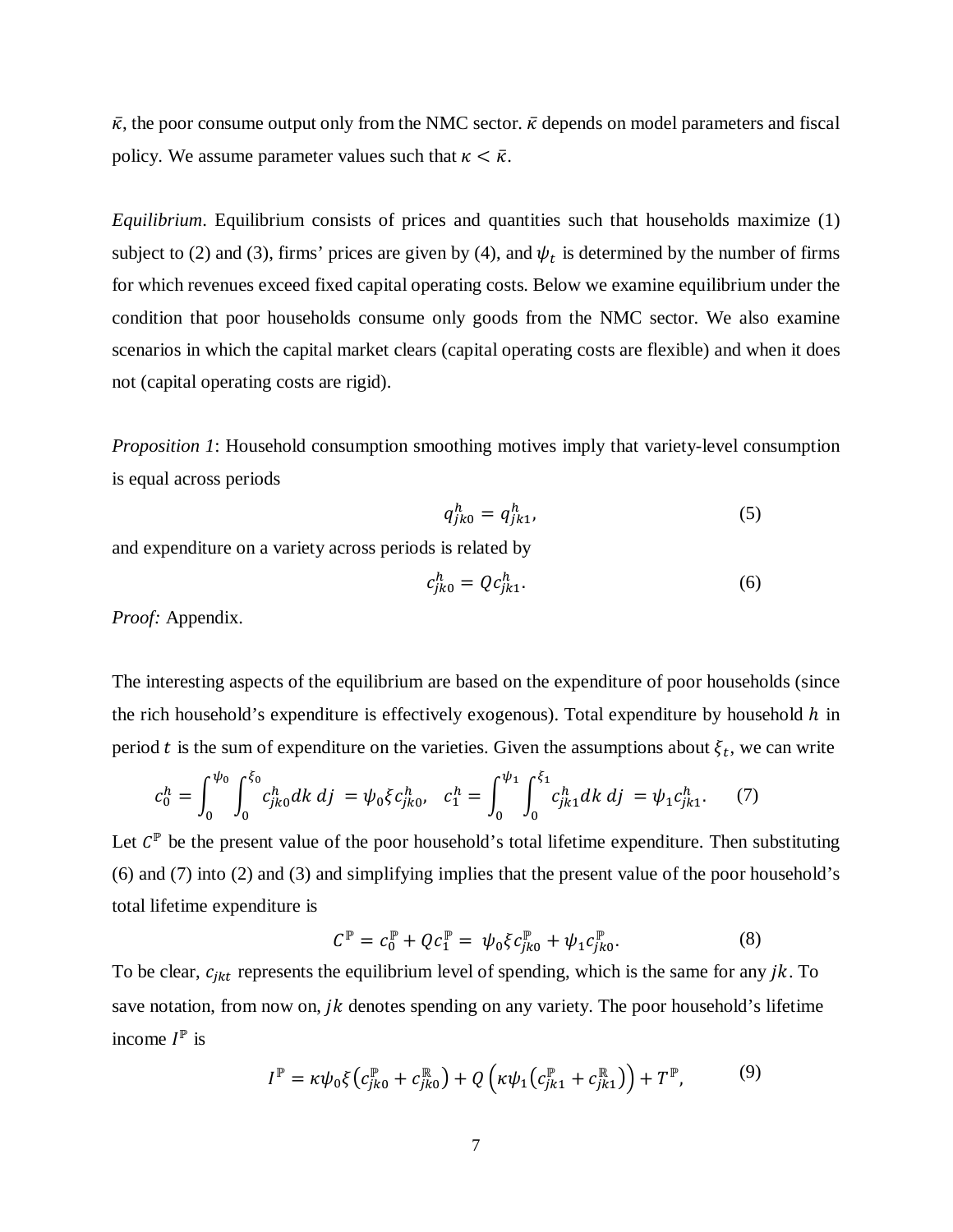which reflects the fact that the poor household earns a share  $\kappa$  of total expenditure. Since households own capital in the same proportion to their share of firm profits and households (as firm owners) are both liable for firms' capital operating costs and receive income from payments to capital, capital costs and income are netted out of household income. Simplifying and solving for  $c_{jk0}^{\mathbb{P}}$  yields

$$
c_{jk0}^{\mathbb{P}} = \frac{\kappa}{1 - \kappa} c_{jk0}^{\mathbb{R}} + \frac{T^{\mathbb{P}}}{(\psi_0 \xi + \psi_1)(1 - \kappa)},
$$
(10)

where we have substituted  $\beta$  for  $\dot{Q}$  based on the rich household's first-order conditions with respect to the numeraire and the bond. The poor household's consumption of NMC goods is proportional to their ownership share  $\kappa$  (in the absence of transfers). The higher is  $\kappa$ , the more the poor household receives of every dollar spent, and the more they recycle back into further spending on NMC goods.

To solve for the poor household's total expenditure, we can substitute  $c_0^p/(\psi_0\xi)$  for  $c_{jk0}^p$ :

<span id="page-9-1"></span><span id="page-9-0"></span>
$$
c_0^{\mathbb{P}} = \psi_0 \xi \left[ \frac{\kappa}{1 - \kappa} c_{jk0}^{\mathbb{R}} + \frac{T^{\mathbb{P}}}{(\psi_0 \xi + \psi_1)(1 - \kappa)} \right].
$$
 (11)

From this, it is straightforward to write nominal GDP for the NMC sector in periods 0 and 1 as:

$$
Y_0 = \psi_0 \xi c_{jk0}^{\mathbb{P}} + \psi_0 \xi c_{jk0}^{\mathbb{R}}, \quad Y_1 = \frac{\psi_1}{\beta} \left( c_{jk0}^{\mathbb{P}} + c_{jk0}^{\mathbb{R}} \right). \tag{12}
$$

At this point it is helpful to observe some important aspects of the model. First, output in both periods is increasing in  $\kappa$  (and hence falling in inequality). This is because a larger income share for the poor leads to higher spending, which drives up aggregate income and output. Since there is slack (negligible marginal costs) in the economy, this higher spending translates directly into higher output. Second, higher consumption by the rich in the initial period leads to a multiplier effect on output in both periods. As the rich spend more (e.g., due to increases in  $\theta$ ), the income of poor households increases. This increases their spending and income in a multiplier feedback loop. We summarize these observations in the following results:

**Result 1** (*GDP* in each period falling in inequality). Let  $(1 - \kappa)/\kappa$  – the ratio of the income share *of the rich to the income share of the poor in the NMC sector - be a measure of inequality. Higher inequality causes lower GDP in the current and future periods:*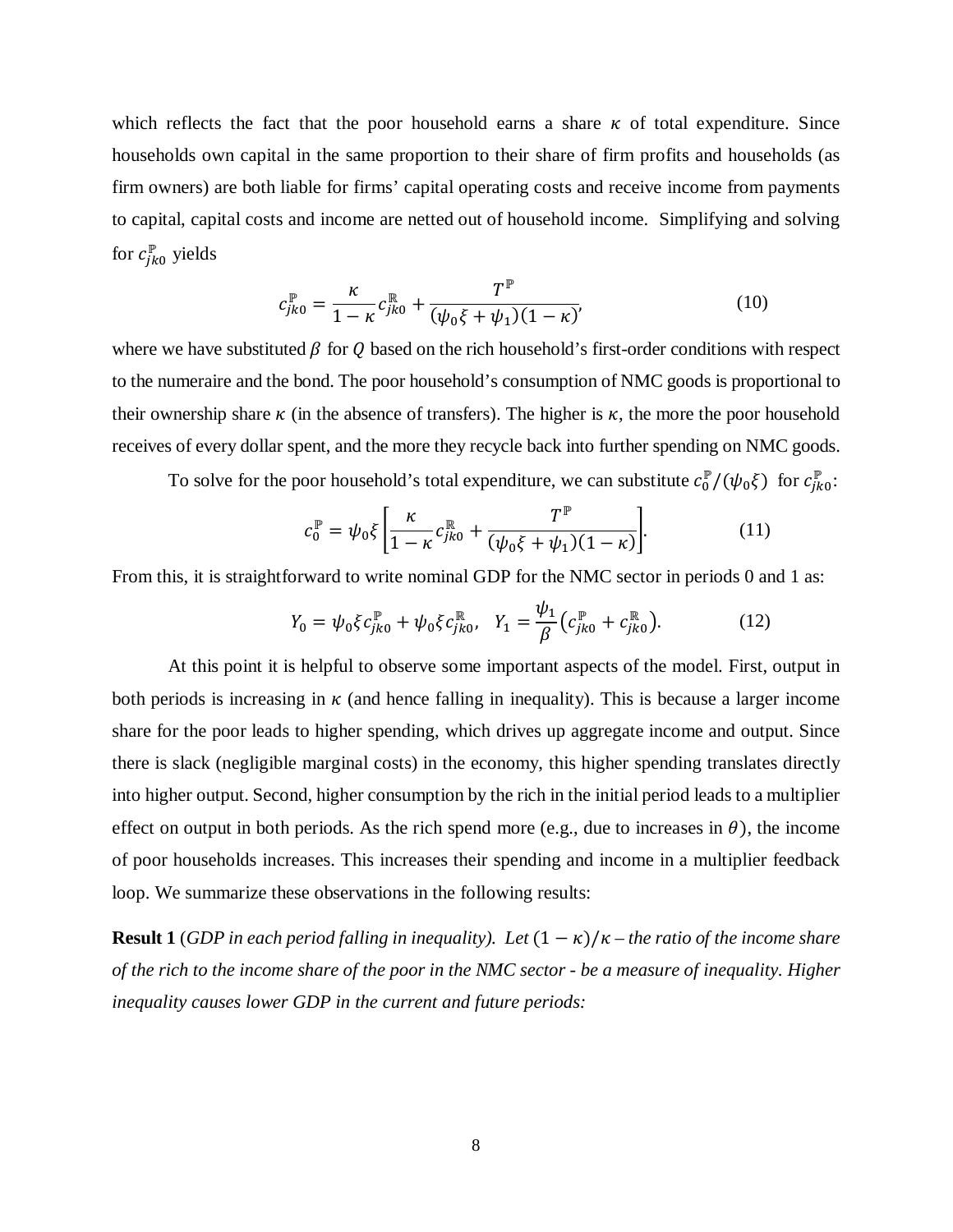$$
\frac{dY_0}{d\left(\frac{1-\kappa}{\kappa}\right)}|_{\xi=1,T^{\mathbb{P}}=0} = -\left(\frac{\kappa}{1-\kappa}\right)^2 c_{jk0}^{\mathbb{R}} < 0,
$$
\n
$$
\frac{dY_1}{d\left(\frac{1-\kappa}{\kappa}\right)} = -\frac{1}{\beta}\left(\frac{\kappa}{1-\kappa}\right)^2 c_{jk0}^{\mathbb{R}} < 0,
$$
\n(13)

*where*  $\xi = 1 \Rightarrow \psi_0 = 1, \psi_1 = 1$ .

**Result 2** *(GDP in each period is increasing in desired spending by the rich). The effect of richhousehold spending on GDP is increasing in the income share of the poor ():* 

$$
\left. \frac{dY_0}{dc_{jk0}^{\mathbb{R}}} \right|_{\xi=1} = \frac{1}{1-\kappa}, \qquad \left. \frac{dY_1}{dc_{jk0}^{\mathbb{R}}} \right|_{\xi=1} = \frac{1}{\beta} \frac{1}{1-\kappa}.
$$
 (14)

Therefore, a lower propensity to spend on NMC-sector goods by the rich or a rise in inequality is associated with large output multipliers and can cause a permanent slump.

## *NK vs. NMC frameworks*

To draw contrast between the NMC framework and the mainstream New Keynesian (NK) approach, note that a simple way of capturing the mechanics of a New Keynesian model is to assume

$$
Y_0^{NK} = C_0, \qquad Y_1^{NK} = \overline{Y}, \tag{15}
$$

where the superscript indicates the New Keynesian representation of the model. Here, future output is determined by the endowment, reflecting the supply-side dominance of the New Keynesian models at horizons after which price rigidities have dissipated. To solve the model, one must simply determine  $C_0$ , which in general will be based on consumption smoothing and and intertemporal budget constraint. A simple version of consumption smoothing can be written as

<span id="page-10-0"></span>
$$
C_0 = C_1,\tag{16}
$$

and the budget constraint can be written (assuming  $\beta = 1$ ) as

$$
C_0 + C_1 = Y_0^{NK} + Y_1^{NK}, \tag{17}
$$

Substituting the equilibrium conditions from [\(15\)](#page-10-0) and solving for  $C_0$  yields

$$
C_0 = \frac{\overline{Y}}{2} \Rightarrow Y_0 = \frac{\overline{Y}}{2'},\tag{18}
$$

Therefore, in the presence of consumption smoothing (the absence of credit constraints), output in the demand-determined period depends on the future supply side of the economy. In short, in the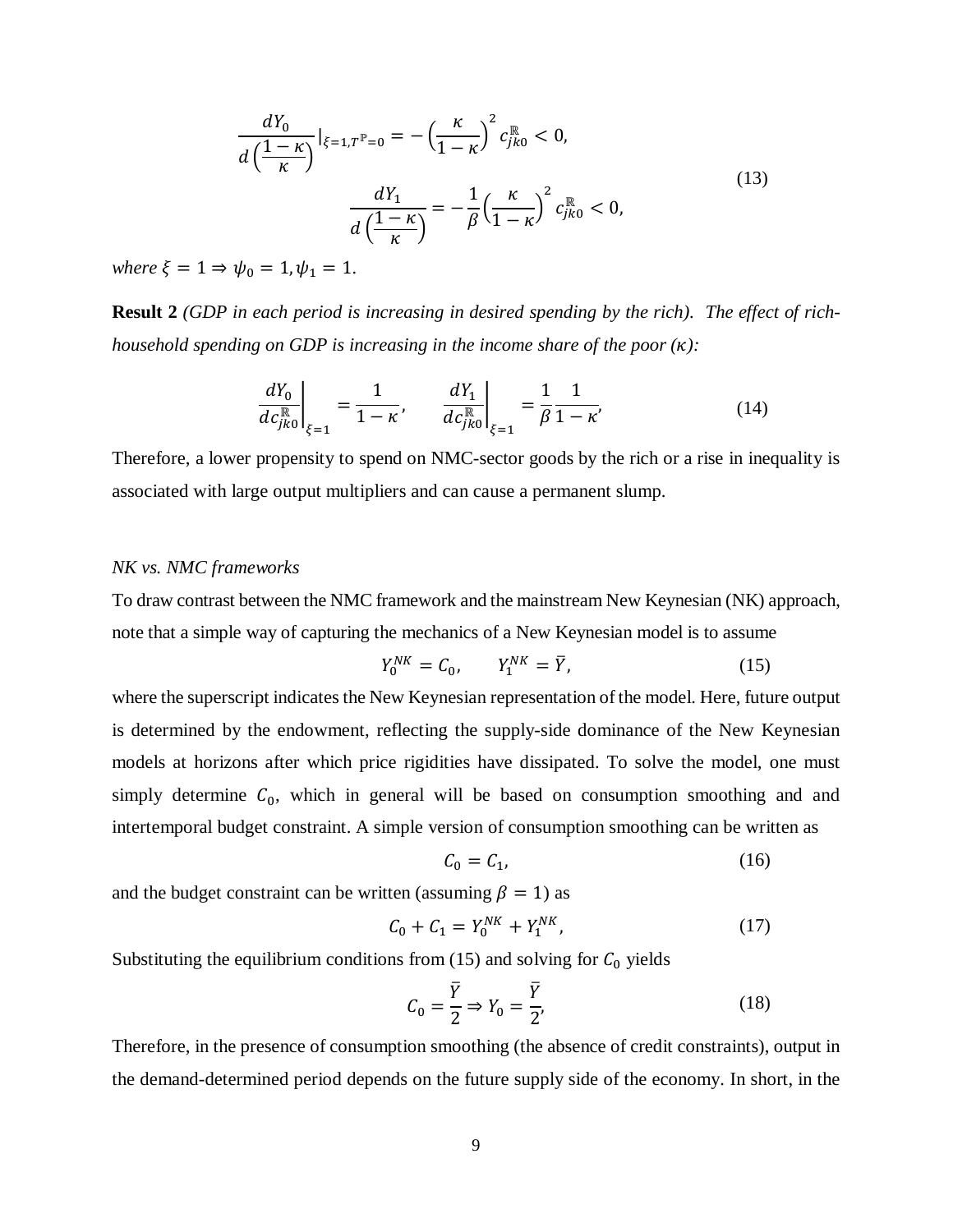absence of credit constraints, the supply side dominates. As a result, credit constraints (and associated high MPCs) and the strength of intertemporal substitution is a key consideration for policymakers in thinking about the macroeconomic effect of the restrictions (e.g., Guerrieri et al. 2020). If policymakers are persuaded by recent evidence that many low-income households are not credit-constrained but rather have low MPCs (see, e.g., Miranda-Pinto et al. (2020) for a survey), or if they are persuaded by evidence that the elasticity of intertemporal substitution is well below unity (e.g., Cashin and Unayama 2016; Schmidt and Toda 2019), then policymakers may conclude that output effects of the restrictions are not a concern.

Now consider a situation in which future output is demand-determined as in the NMC framework. In this case, the equilibrium conditions can be written as

$$
C_0 = \frac{1}{2}(Y_0 + Y_1),\tag{19}
$$

where  $Y_0 = C_0$  and  $Y_1 = C_0$  (by consumption smoothing). Here, any level of desired consumption is a potential equilibrium. A unique equilibrium arises in setups featuring households with different income shares and a mix of sectors with demand-determined output (such as the model presented above) and supply-determined output. The unique equilibrium can support large spending multipliers (e.g., from government spending), since households' income is limited by their spending in both periods rather than by the supply side of the economy in a future period. Thus, with demand-driven output, the effects of social distancing and other constraints on the economy can be quite large under a less restrictive set of conditions.

*Effects of COVID19 restrictions.* The social distancing restrictions associated with COVID19 can be modeled as a decrease in  $\xi$  from an initial value of 1, reflecting the restrictions on the exchange of services such as restaurant meals, movie theaters, and sporting events. Let  $Y_t^U$  be NMC-sector output in the absence of COVID19 restrictions. Then

<span id="page-11-0"></span>
$$
\frac{Y_0}{Y_0^U} = \psi_0 \xi \frac{\left(\frac{1}{1-\kappa}\right) c_{jk0}^{\mathbb{R}} + \frac{T^{\mathbb{P}}}{(\psi_0 \xi + \psi_1)(1-\kappa)}}{\left(\frac{1}{1-\kappa}\right) c_{jk0}^{\mathbb{R}} + \frac{T^{\mathbb{P}}}{2(1-\kappa)}},\tag{20}
$$

with  $\frac{Y_0}{Y_0^U} \to \psi_0 \xi$  as  $T^{\mathbb{P}} \to 0$ .

Consider first the effects of a decline in  $\xi$  in the absence of net transfers ( $T^{\mathbb{P}} = 0$ ). If all firms survive (e.g., if  $f_{j0} = 0 \forall j$ ), then the share of output lost is equal to the share of services that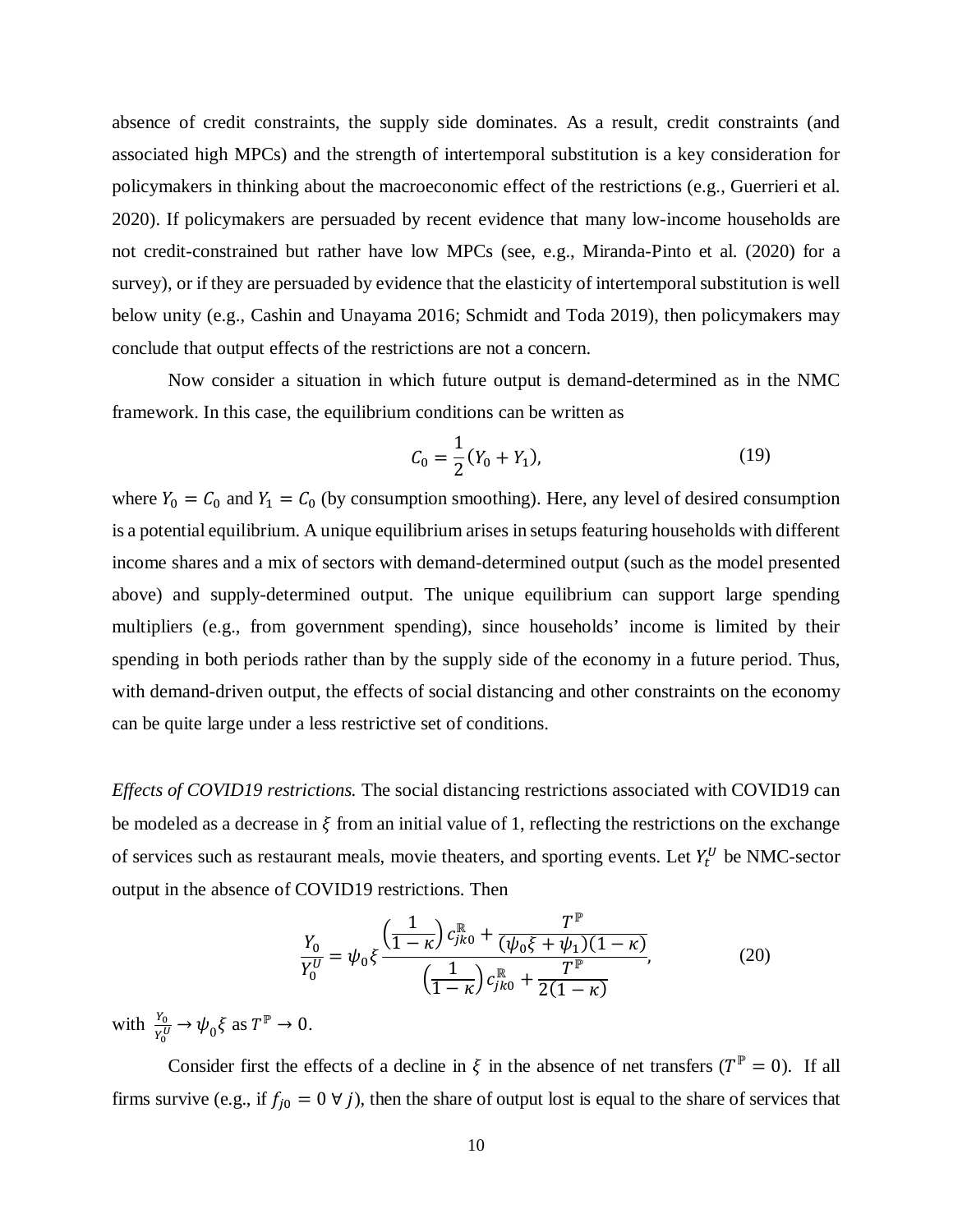are restricted  $(1 - \xi)$ . Because of demand-determined output, the decline in income by a share 1 −  $\xi$  is balanced with an equal decline in spending. We refer to this as a restriction multiplier of unity.

If some firms exit due to revenues falling below fixed capital operating costs, then output falls by a multiple of the direct effect of the restriction  $(\xi)$  and the indirect effect of firm exits  $(\psi)$ . Because  $\psi \leq 1$  is (weakly) increasing in  $\xi$ , restricted output (as a fraction of counterfactual output) is  $\psi\xi < \xi$  and the restriction multiplier is above 1. In particular, for any given distribution of the fixed capital operating cost f with probability distribution function  $v(f)$ , the effect of restrictions on the mass of firms is

$$
\left. \frac{d\psi_0}{d\xi} \right|_{\xi=1} = \left( \frac{\nu(R_{jt})}{1 + \nu(R_{jt})K} \right) \left( \left( \frac{1}{1 - \kappa} \right) c_{jk0}^{\mathbb{R}} + \frac{T^{\mathbb{P}}}{4(1 - \kappa)} \right), \tag{21}
$$

where  $K = \frac{\xi T^p}{(\psi_0 \xi + \psi_1)^2 (1 - \kappa)}$ , and  $R_{jt}$  is total spending on firm j's output; the derivation is provided in the Appendix. With  $T^{\mathbb{P}} = 0$ ,  $\frac{d\psi_0}{d\xi}\Big|_{\xi=1}$  $=\left(\frac{v(R_{jt})}{1-\kappa}\right)c_{jk0}^{\mathbb{R}}>0.$ 

More generally, we can define the restriction multiplier as the ratio of the total effect of restrictions to the partial (direct) effect. We show in the Appendix that this ratio evaluated around  $\psi_1 = 1, \xi = 1, T^{\mathbb{P}} = 0$  is

$$
\left. \frac{dY_0}{dY_0}{d\xi} \right|_{\xi = 1,T^{\mathbb{P}} = 0} = \frac{\psi_0 + \xi (d\psi_0/d\xi)}{\psi_0} = 1 + \frac{\xi}{\psi_0} \left( \frac{1}{1 - \kappa} \right) c_{jk0}^{\mathbb{R}} > 1. \tag{22}
$$

The total effect exceeds the direct effect only if  $d\psi_0/d\xi > 0$ , that is, if some firms are forced to exit as a result of the lower revenues. Note that the relative size of the total multiplier increases in spending by the rich (e.g.,  $c_{jk_0}^{\mathbb{R}}$  can increase because the rich have a stronger preference for NMC goods  $\theta$ ) and the share of income that goes to the poor  $\kappa$  (lower inequality). Specifically, using (21) we find

$$
\frac{d^2Y_0}{d\xi dc_{jko}^{\mathbb{R}}}\Big|_{T^{\mathbb{P}}=0} = \frac{1}{1-\kappa} \Biggl[ \Bigl( \psi_0 + \frac{\xi d\psi_0}{d\xi} \Bigr) + c_{jko}^{\mathbb{R}} \Biggl( 2\frac{d\psi_0}{dc_{jko}^{\mathbb{R}}} + \frac{\xi d^2\psi_0}{d\xi dc_{jko}^{\mathbb{R}}} \Bigr) \Biggr] > 0,
$$
\n
$$
\frac{d^2Y_0}{d\xi d\kappa} \Biggl|_{T^{\mathbb{P}}=0} = \frac{1}{1-\kappa} c_{jko}^{\mathbb{R}} \Biggl[ \Bigl( \psi_0 + \frac{\xi d\psi_0}{d\xi} \Bigr) \frac{1}{1-\kappa} + \Bigl( 2\frac{d\psi_0}{d\kappa} + \frac{\xi d^2\psi_0}{d\xi d\kappa} \Bigr) \Biggr] > 0.
$$
\n(23)

In general ( $T^{\mathbb{P}} \neq 0$ ), the size of the total effect will depend on the joint distribution of firm sales and operating capital costs. The firms most susceptible to exit are those with large operating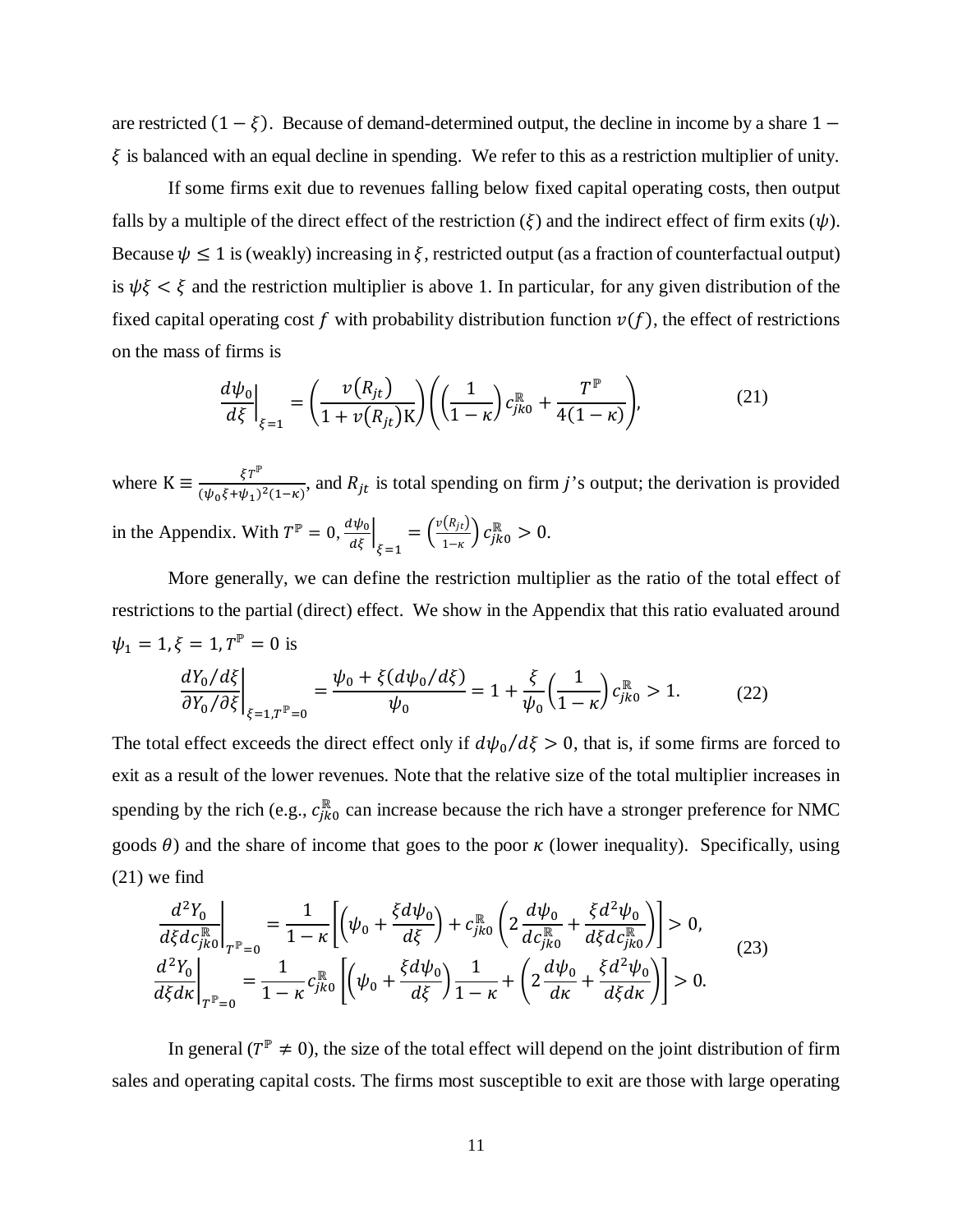costs as a share of revenues. These may include smaller businesses for which the leasing of space is particularly important. It may also include highly levered firms for which debt payments are large relative to revenues. We summarize this observation in Result 3:

**Result 3** *(The output effects of COVID19 restrictions can be large). In the absence of a firm exit margin, the decline in output is proportional to the share of products that are restricted (the restriction multiplier is unity). Firm exit causes a larger fall in output – a restriction multiplier greater than unity.*

Firm exit is a result of rigid costs of operating capital. If the capital market is flexible, then the rate will adjust so that the rental rate equals the revenues of the marginal firm and (given an inelastic supply of capital) in equilibrium there would remain a unit mass of firms.<sup>[6](#page-13-0)</sup>

The effect of restrictions on future output is

 $\overline{\phantom{a}}$ 

$$
\frac{dY_1}{d\xi} = \frac{1}{\beta} \left( \frac{1}{1 - \kappa} \right) c_{jk0}^{\mathbb{R}} \frac{d\psi_1}{d\xi} - \frac{T^{\mathbb{P}}}{(1 - \kappa)(\psi_0 \xi + \psi_1)^2} \left( \psi_0 + \xi \frac{d\psi_0}{d\xi} + \frac{d\psi_1}{d\xi} \right).
$$
(24)

Somewhat surprisingly, the restriction can increase future output if the poor household receives net transfers and if most firms produce in the future ( $\psi_1 \approx 1$  and so  $\frac{d\psi_1}{d\xi} \approx 0$ ). In that case, there is an economic expansion between periods 0 and 1 that exceeds the amount of output lost in period 0. This future-period expansion is due to the fact that the poor household smooths its government transfers across varieties *and* across time. In the initial period, there are fewer goods to buy, so the household spends less of the transfer wealth in the initial period and it spends relatively more in the future period when more goods are available.

**Result 4** *(Future output expands in response to positive transfers): If low-income households receive positive net transfers (or have other forms of wealth), then the economy will expand in the future. Future output can exceed what it would have been in the absence of COVID19 restrictions (e.g., if costs to re-entry are not too large).*

<span id="page-13-0"></span><sup>6</sup> There are plenty of reasons to expect that capital costs may not be flexible, at least in the short run. Asymmetric information between capital owners and the firms that rent the capital is among the reasons for rigid capital prices. If capital is imperfectly substitutable such that owners have pricing power, then capital owners may be reluctant to adjust if they cannot identify which firms can pay and which cannot. Indeed, recent empirical evidence documents a strong role for asymmetric information in preventing renegotiations between capital owners and firms even when such renegotiations would otherwise benefit both (Gilje et al 2020).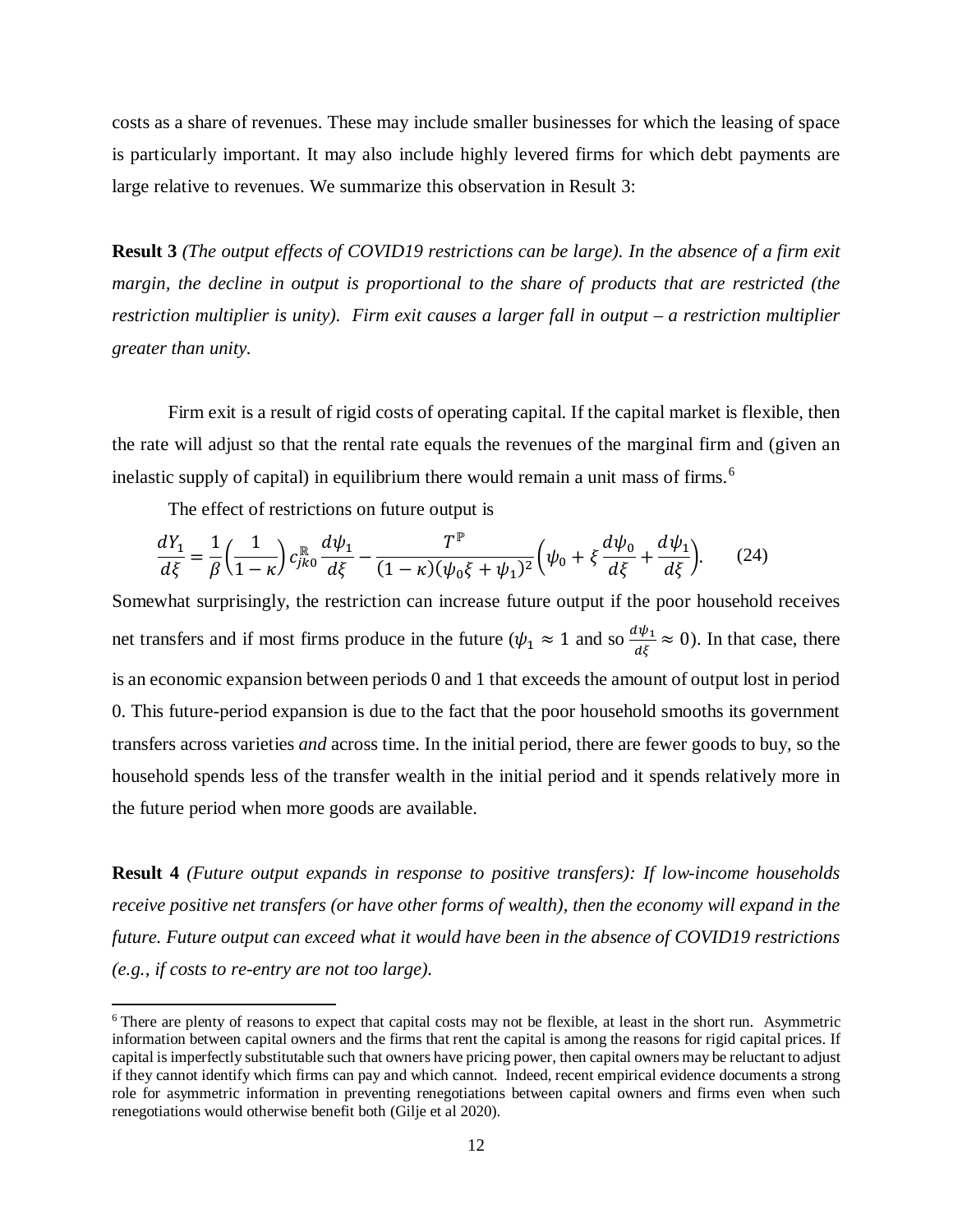The more firms exit temporarily in period 0 (and hence the larger the indirect effect in period 0), the larger will be the future-period boom because fewer products are available in period 0 and so households tilt their spending more toward the future. However, various factors can mitigate or offset the future-period boom. First, an increase in inequality (a decline in  $\kappa$ ) causes a decline in future-period output.<sup>[7](#page-14-0)</sup> Second, high-income households might adjust their spending.<sup>[8](#page-14-1)</sup> Finally, there may be permanent firm exit  $(\psi_1 < 1)$ .<sup>[9](#page-14-2)</sup> We do not explicitly model these forces but rather highlight the effects implied by the model.

# **2.2. Fiscal Policy**

 $\overline{\phantom{a}}$ 

Government transfers to households and/or firms can mitigate the adverse effects of the restrictions. The effect of different transfers depends on how they are financed. From equations [\(11\)](#page-9-0) and [\(12\)](#page-9-1) it is clear that taxing low-income households (which pulls down  $T^{\mathbb{P}}$ ) will reduce GDP (all else equal). An alternative source of funding is to exclusively tax the rich. As long as the rich maintain enough post-tax consumption of the numeraire, there will be no effect of this taxation on GDP in the NMC sector for either period.[10](#page-14-3) There is also the possibility that the transfers could be money financed through the central bank (Gali 2019).<sup>[11](#page-14-4)</sup> In our model this would have the same effect as taxing the rich. For the remainder of the analysis we assume that transfers

<span id="page-14-0"></span><sup>7</sup> This is because inequality is associated with lower permanent income of low-income households (and therefore lower spending in the future). Higher inequality could arise if COVID19 restrictions accelerate the substitution of technology for low-income workers, if there are scarring effects from unemployment that lead to long-term declines in income shares, or if small businesses are acquired by larger businesses in a way that alters the earnings distribution, for example.

<span id="page-14-1"></span><sup>&</sup>lt;sup>8</sup> While the model does not predict such an adjustment, it could nonetheless result from a pessimistic view of the future or a change in consumption preferences arising from lifestyle adjustments in the initial period. A reduction in highincome households' spending would reduce low-income households' permanent income (through an effect similar to that of higher inequality), causing a permanent decline in spending and GDP.

<span id="page-14-2"></span><sup>9</sup> Large entry costs can prevent re-entry and decrease future output in response to initial-period restrictions.

<span id="page-14-3"></span><sup>&</sup>lt;sup>10</sup> In general, the market for the endowment good clears even with taxes and transfers and no change in its price. For example, when the government taxes the endowment of the rich, the taxed portion eventually ends back in the hands of the rich as poor households spend the transfer on the NMC sector. If a poor household is given a dollar in transfers, it will spend the dollar on NMC goods.  $1 - \kappa$  share of the dollar will become income of the rich (who will spend it on the endowment good) while  $\kappa$  share will become income of the poor. This "second-round" income of the poor will be spent on the NMC goods again so that  $(1 - \kappa)\kappa$  will become income of the rich and  $\kappa^2$  will become income of the poor. These rounds of spending will continue and, in the end, the rich will get their \$1dollar in taxes back in income  $(1 - \kappa) + (1 - \kappa)\kappa + (1 - \kappa)\kappa^2 + \cdots = 1$  which they spend on the endowment good.

<span id="page-14-4"></span><sup>&</sup>lt;sup>11</sup>The government could finance transfers with money if they had a technology to create the numeraire. Alternatively, one could interpret the numeraire as money (which the government can print).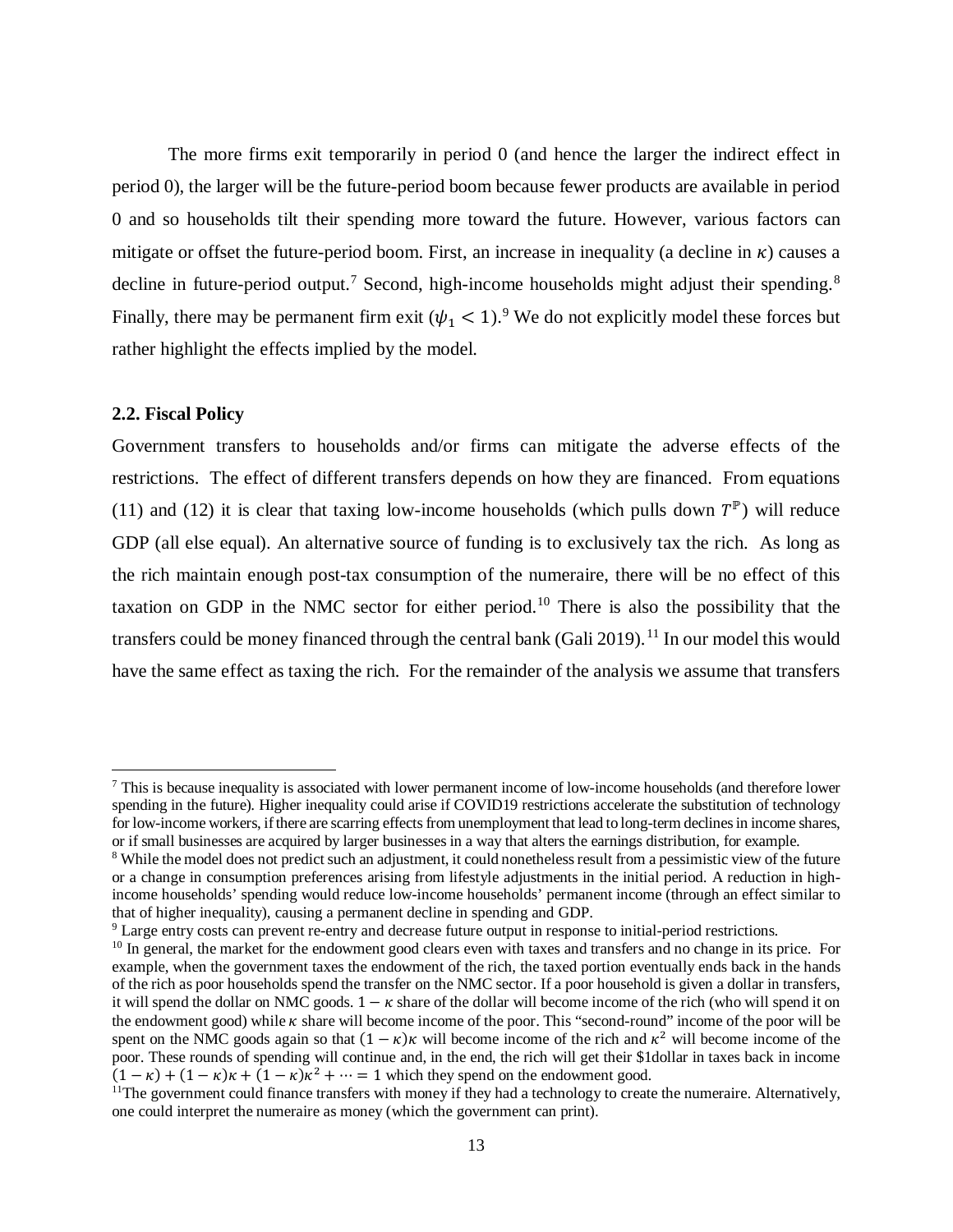are financed either through taxing the rich or through money, and we will examine the relative effectiveness of different types of spending.<sup>[12](#page-15-0)</sup>

*Transfers to Households.* Consider first transfers to low-income households. The effect on GDP is

$$
\frac{dY_0}{dT^{\mathbb{P}}} = \frac{\psi_0 \xi}{(\psi_0 \xi + \psi_1)(1 - \kappa)} - \frac{T^{\mathbb{P}}}{(\psi_0 \xi + \psi_1)^2 (1 - \kappa)} \left( \xi \frac{d\psi_0}{dT^{\mathbb{P}}} + \frac{d\psi_1}{dT^{\mathbb{P}}} \right) \n+ \left[ \left( \frac{1}{1 - \kappa} \right) c_{j\kappa 0}^{\mathbb{R}} + \frac{T^{\mathbb{P}}}{(\psi_0 \xi + \psi_1)(1 - \kappa)} \right] \xi \frac{d\psi_0}{dT^{\mathbb{P}}}, \n\frac{dY_1}{dT^{\mathbb{P}}} = \frac{1}{\beta (1 + \xi)(1 - \kappa)} - \frac{T^{\mathbb{P}}}{(\psi_0 \xi + \psi_1)^2 (1 - \kappa)} \left( \xi \frac{d\psi_0}{dT^{\mathbb{P}}} + \frac{d\psi_1}{dT^{\mathbb{P}}} \right) \n+ \left[ \left( \frac{1}{1 - \kappa} \right) c_{j\kappa 0}^{\mathbb{R}} + \frac{T^{\mathbb{P}}}{(\psi_0 \xi + \psi_1)(1 - \kappa)} \right] \xi \frac{d\psi_1}{dT^{\mathbb{P}}}.
$$
\n(25)

Transfers to low-income households of sufficient size can in principle fully offset secondary economic effects of the COVID-related restrictions. Transfers stimulate output through two channels. First, they increase spending on existing firms. Second, they induce firm entry, and this entry causes additional private-sector spending on the products of the entering firms. This firm entry margin is consistent with recent empirical evidence of the effects of fiscal stimulus (Auerbach et al. 2020b).

**Result 5** *(Countercyclical effects of transfers): Transfers stimulate firm entry, and this firm entry margin leads to large total output effects.*

Under some circumstances, transfers can have larger effects on future output than they do on initial-period output. Fiscal policy is less stimulative in the initial period (when  $\xi$  < 1) for a *given mass of firms* (i.e., holding  $\frac{d\psi_0}{dT} = 0$ ), a reflection of the fact that there are fewer products on which to spend in the initial period. Endogenous firm entry has two counteracting effects on the transfer multiplier. It pushes up the multiplier, as higher transfers induce firm entry. But is also pushes down the multiplier, as the decline in  $\xi$  also is associated with a decline in  $\psi_0$ , and low  $\psi_0$ 

 $\overline{\phantom{a}}$ 

<span id="page-15-0"></span> $12$  It might seem that an alternative policy is for the government to lend to poor households. However, since the households in this environment are already able to smooth their consumption, the lending has no effect. Therefore, one can think of our model as an environment in which monetary policy has extended credit to households to an extent that is sufficient for them to smooth consumption. The benefits of fiscal transfers are evaluated above and beyond the credit-enhancing benefits of monetary policy.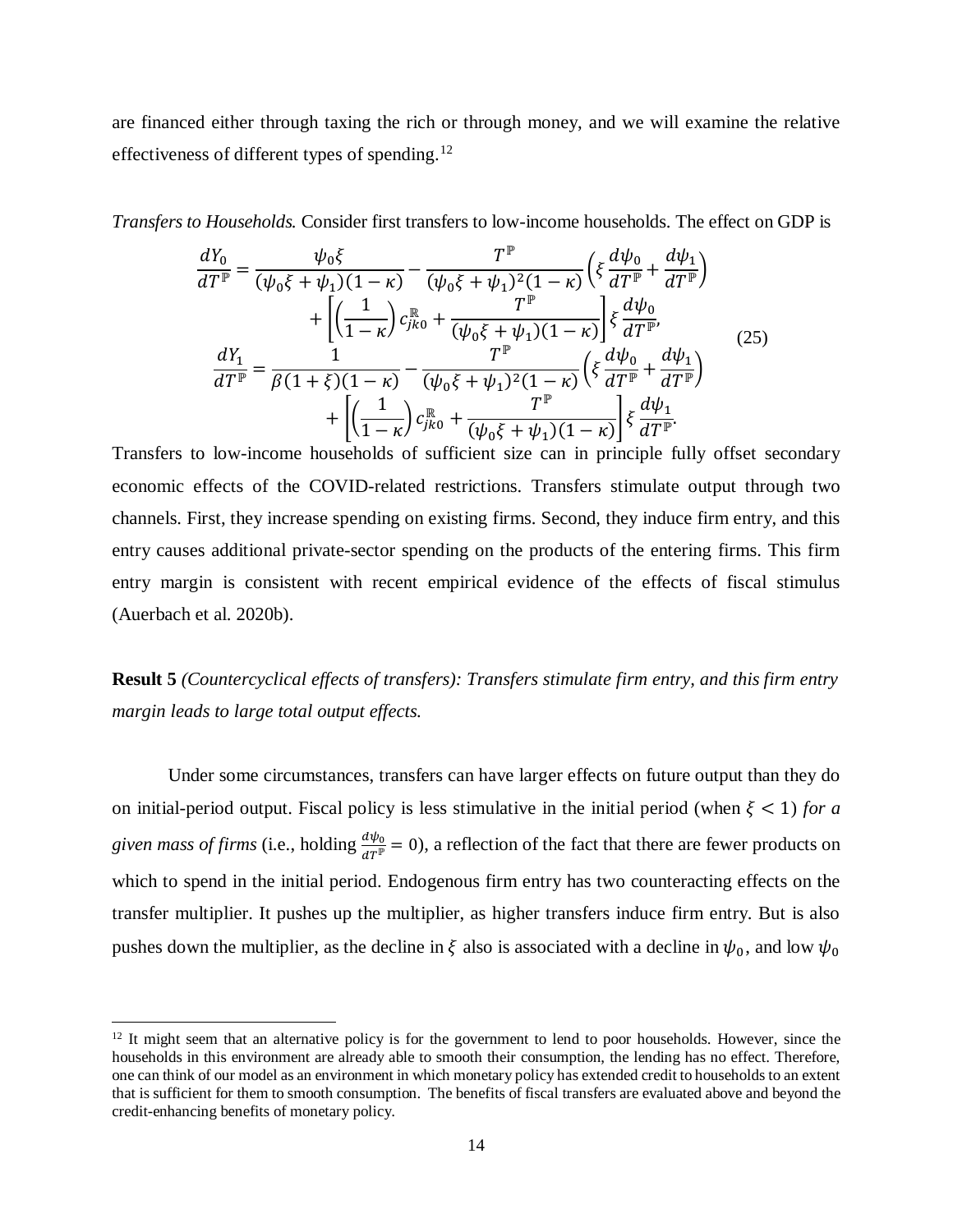implies that there are even fewer products on which to spend in the current period. The net effect of transfers (accounting for endogenous firm entry) is

$$
\left. \frac{dY_0}{dT^{\mathbb{P}}}\right|_{T^{\mathbb{P}}=0} = \frac{\xi}{(\psi_0 \xi + \psi_1)(1-\kappa)} \left[ \psi_0 + \frac{v(R_{j0})}{1-\kappa} c_{jk0}^{\mathbb{R}} \right].
$$
 (26)

The effect of transfers is falling in inequality (derivation in Appendix): the smaller is the income share of low-income households, the less spending circulates back as income to low-income households (and hence the less they can spend).

**Result 6** *(Fiscal multipliers and inequality): The fiscal transfer multiplier is falling in inequality (rising in the income share of the poor*  $\kappa$ *) under the sufficient condition of*  $v'(R_{j0}) \geq 0$ .

*Transfers to firms.* An alternative to household-level transfers is to provide transfers  $T^{\mathbb{F}}$  to firms. In general, transfers to firms have the benefit of mitigating firm exit (if there are fixed operating costs). The downside of firm-level transfers is that low-income households (which drive spending multipliers) only end up with a share of the transfer  $\kappa$ . In the absence of a firm exit margin, household-level transfers would be more effective. But the possibility of firm exit implies potentially large benefits of firm-level transfers.

The most effective form of firm-level transfers are those that are targeted to marginal firms, i.e., the firms for which fixed costs are a large share of their revenues and these firms are on the margin to exit. If the government can target such firms, the extra multiplier from targeted transfers  $T^{\mathbb{F}:Target}$  (relative to untargeted firm-level transfers  $T^{\mathbb{F}:All}$ ) is (see the Appendix for derivations)

$$
\frac{dY_0}{dT^{\mathbb{F}:Target}} - \frac{dY_0}{dT^{\mathbb{F}:All}} = \left(\kappa \frac{dY_0}{dT^{\mathbb{F}}} + \frac{\partial Y_0}{\partial \psi_0} \frac{1}{\nu(R_{jt})}\right) - \left(\kappa \frac{dY_0}{dT^{\mathbb{F}}}\right) = \frac{\partial Y_0}{\partial \psi_0} \frac{1}{\nu(R_{jt})},\tag{27}
$$

where

 $\overline{\phantom{a}}$ 

<span id="page-16-1"></span>
$$
\left. \frac{\partial Y_0}{\partial \psi_0} \right|_{T^{\mathbb{F}}=0} = R_{jt} \big|_{T^{\mathbb{F}}=0} = \frac{\xi}{1-\kappa}.
$$
 (28)

For example, if fixed costs are uniformly distributed, the marginal targeted tax dollar creates  $R_{jt}$ additional units of GDP compared to the marginal untargeted tax dollar!<sup>[13](#page-16-0)</sup> Small businesses are

<span id="page-16-0"></span><sup>13</sup> An alternative approach to evaluating the net benefit of targeted transfers is to derive the relative amount of each type of spending such that the restriction multiplier does not exceed unity. In the case of a uniform distribution of fixed costs, the amount saved by targeting is  $T^{\mathbb{F}:All} - T^{\mathbb{F}:Target} = c_{j0}^{\mathbb{R}} \left[ \frac{(\xi+1)(\xi-1)}{\kappa} - \frac{c_{j0}^{\mathbb{R}}}{2(1-\kappa)} \right]$  $\frac{(-y_0)}{2(1-\kappa)}(1-\xi^2)^2$ .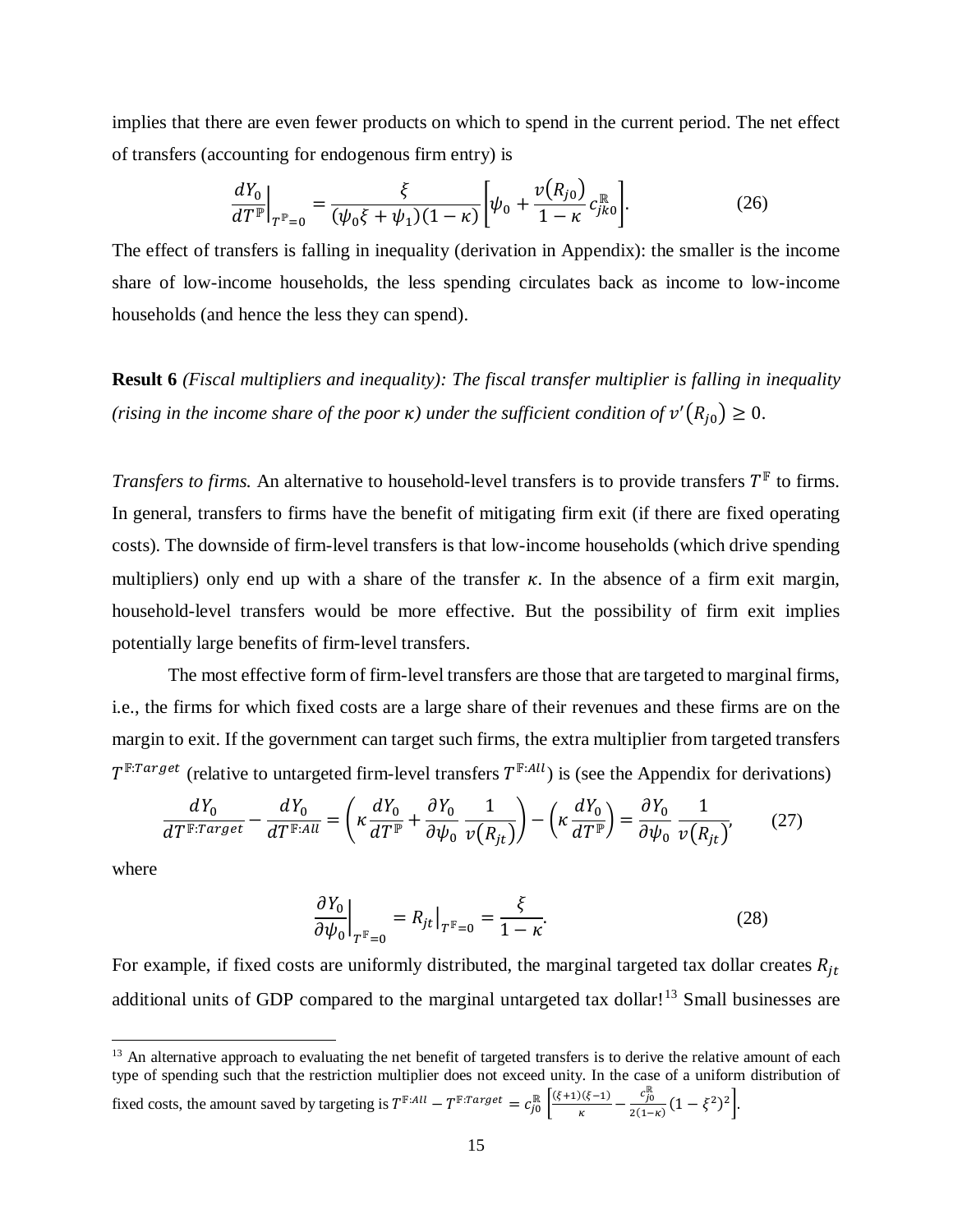likely to be particularly prone to exit, therefore implying an important role of fiscal transfers to firms. Furthermore, higher inequality is associated with a larger net benefit from targeted transfers, as spending multiplier are increasing in inequality.

The relative benefit (in terms of GDP per dollar spent) of transfers to low-income households versus targeted transfers to firms depends on how many firms are kept afloat with each dollar spent. In this sense, the benefits of targeted transfers to firms are proportional to the indirect costs of the COVID19 restrictions. If there are large restriction multipliers (based on the joint distribution of fixed capital costs and firm revenues), then the relative benefits of targeted transfers are large and these benefits could be even larger if there are costs of reentry.

**Result 7** *(The optimal composition of transfers): Targeted transfers to firms are the most costeffective means of mitigating a restriction multiplier above unity. The relative benefit of targeted transfers depends on the joint distribution of firm revenues and capital operating costs. The relative benefit is also higher the greater is the income share of the poor (as equation [\(28\)](#page-16-1) is increasing in K;*  $\frac{\partial^2 Y_0}{\partial \psi_0 \partial \kappa}\Big|_{T^{\mathbb{F}}=0} = \frac{v(R_{jt})\xi}{(1-\kappa)^2}$ .

An alternative policy to firm-level transfers is government loans to firms. But firms still need to cover their future-period fixed costs. Firms for which the present value revenues in both periods falls below the present value of fixed costs will not be helped by loans (specifically,  $\psi_0$ and  $\psi_1$  can fall below 1 even if the government offers loans). Loans are only effective for the firms that cannot cover their fixed costs in the initial period but nonetheless earn profits in present value.

### **3. Conclusion**

The fiscal policy response to the COVID19 crisis to date has been a patchwork of transfers to households and transfers to firms. Ex ante it might seem that there are unnecessary or costly redundancies in this mix of policies. Our paper offers a rationale for some degree of combining transfers to households with transfers to firms. When the extent of fixed operating costs and the extent of low-income-household exposure to fixed operating costs are unclear, a mix of transfers to households and firms can address both channels through which COVID19 restrictions generate large indirect multiplier effects.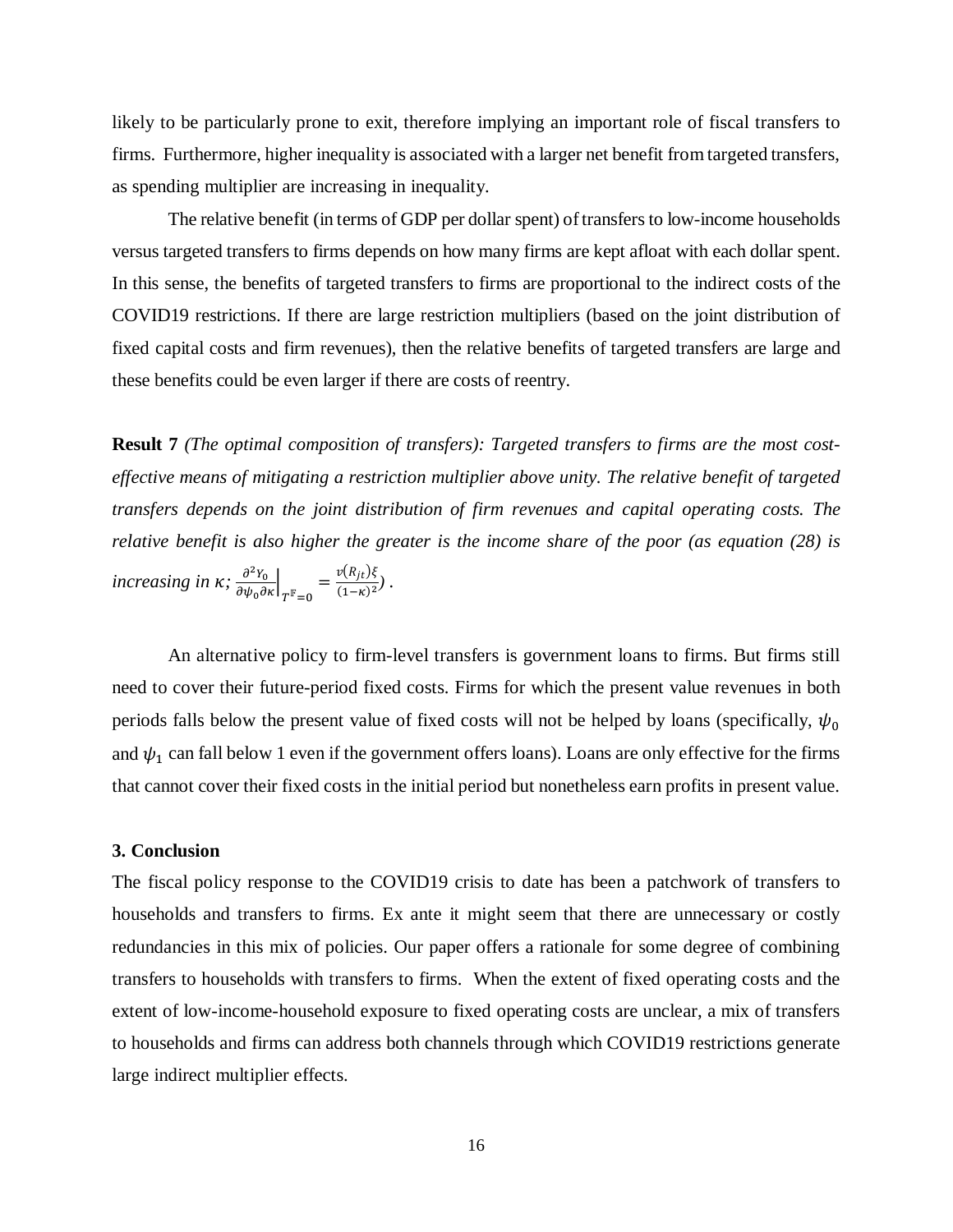Our framework indicates a number of metrics that will be useful to monitor as the COVID19 crisis evolves. In the absence of rising inequality or reductions in spending by high-income households, GDP will rebound to a level beyond what it would have been in the absence of COVID. Rising inequality or reductions in spending by high-income households can mitigate this boom or cause a prolonged slump. Fiscal stimulus will be especially useful in the event of a slump, although its effect per dollar spent is decreasing in inequality.

Other important metrics include the prices of firms' operating capital, especially for firms that have large fixed operating costs relative to revenues and for multiproduct firms. Downward adjustment of capital prices can mitigate large restriction multipliers. Perhaps most surprisingly, monitoring wage and product price adjustments may be less relevant for understanding multiplier effects than monitoring capital price adjustments, since aggregate demand externalities can be present even if wages and output prices are flexible.

#### **References**

- Auerbach, Alan J., Yuriy Gorodnichenko, and Daniel Murphy. 2020a. "Local Fiscal Multipliers and Fiscal Spillovers in the United States." *IMF Economic Review* 68: 195-229.
- Auerbach, Alan J., Yuriy Gorodnichenko, and Daniel Murphy. 2020b. "Macroeconomic Frameworks: Reconciling Evidence and Model Predictions from Demand Shocks." NBER Working Paper 26365.
- Auclert, Adrien, and Matthew Rognlie. 2020. "Inequality and Aggregate Demand." NBER Working Paper 24280.
- Boehm, Christoph E., and Nitya Pandalai-Nayar. 2020. "Convex Supply Curves." NBER Working Paper No. 26829.
- Brunet, Gillian, 2018. "Stimulus on the Home Front: The State-Level Effects of WWII Spending," manuscript.
- Cashin, David, and Takashi Unayama. 2016. "Measuring Intertemporal Substitution in Consumption: Evidence from a VAT Increase in Japan." *Review of Economics and Statistics* 98(2): 285-297.
- Demyanyk, Yuliya, Elena Loutskina, and Daniel Murphy. 2019. "Fiscal Stimulus and Consumer Debt." *Review of Economics and Statistics*, 101(4): 728-741.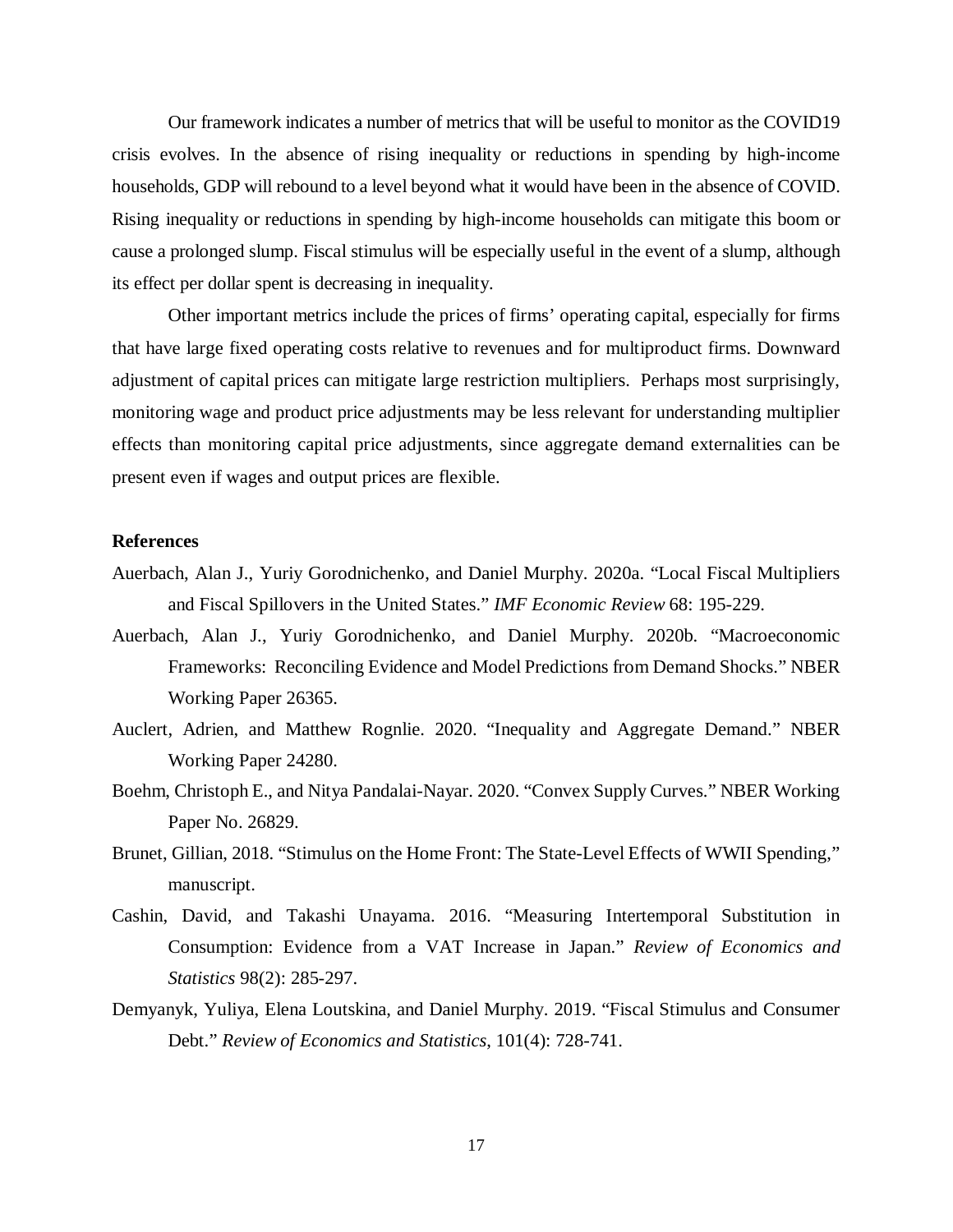- Egger, Dennis, Johannes Haushofer, Edward Miguel, Paul Niehaus, and Michael Walker. 2019. "General equilibrium effects of cash transfers: experimental evidence from Kenya", NBER Working Paper No. 26600.
- Gali, Jordi, 2019. "The effects of a money-financed fiscal stimulus," forthcoming in the J*ournal of Monetary Economics*.
- Gilje, Erik, Elena Loutskina, and Daniel Murphy. 2020. "Drilling and Debt", forthcoming, *Journal of Finance.*
- Guerrieri, Veronica, Guido Lorenzoni, Ludwig Straub, and Iván Werning. 2020. "Macroeconomic Implications of COVID19: Can Negative Supply Shocks Cause Demand Shortages?" NBER Working Paper No. 26918.
- Michaillat, Pascal, and Emmanuel Saez. 2015. "Aggregate Demand, Idle Time, and Unemployment." *Quarterly Journal of Economics* 130 (2): 507-569.
- Miranda-Pinto, Jorge, Daniel Murphy, Kieran Walsh, and Eric Young. 2020. "A Model of Expenditure Shocks." Mimeo.
- Murphy, Daniel P. 2017. "Excess Capacity in a Fixed-Cost Economy." *European Economic Review* 91: 245-260.
- Schmidt, Lawrence D.W., and Alexis Akira Toda. 2019. "Bad News and Robust Comparative Statics for the Elasticity of Intertemporal Substitution." Mimeo.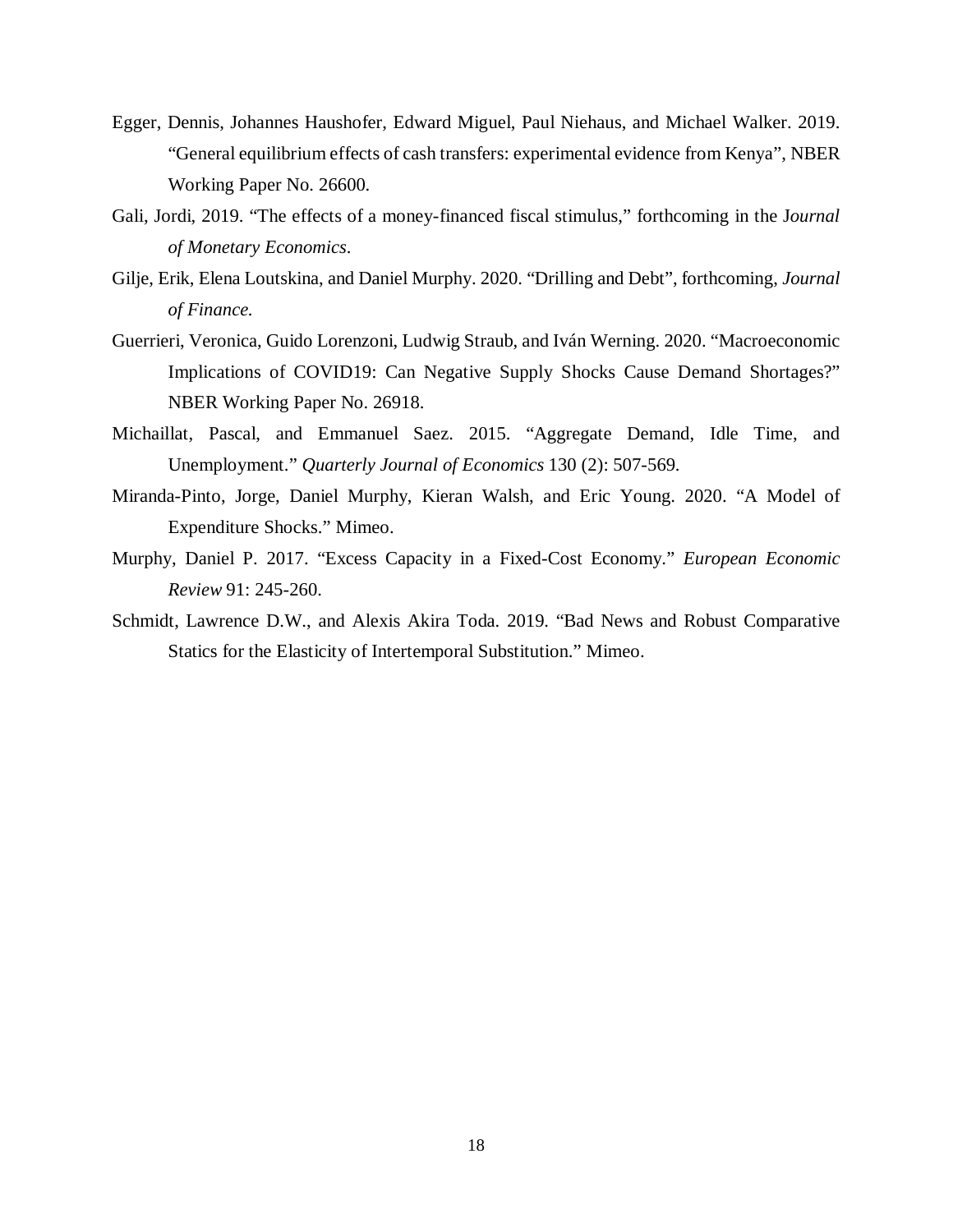## **Appendix**

## *Proof of Proposition 1:*

A household's first-order condition with respect to variety  $j$  can be written (omitting household superscripts) as

$$
\theta - \gamma q_{jkt}^h = \lambda_t^h p_{jht},
$$

which implies the following relationship across periods:

$$
\frac{\theta - \gamma q_{jk0}^h}{\theta - \gamma q_{jk1}^h} = \frac{\lambda_0^h p_{jk0}^h}{\lambda_1^h p_{jk1}^h}.
$$

Substituting in  $p_{jkt}^h = \theta/2\lambda_t^h$ , we have

$$
\frac{\theta - \gamma q_{jk0}^h}{\theta - \gamma q_{jk1}^h} = 1,
$$

which implies  $q_{jk0}^h = q_{jk1}^h$ . We can then write  $\frac{c_{jk0}^h}{c_{jk1}^h} = \frac{p_{jk0}^h q_{jk0}^h}{p_{jk1}^h q_{jk1}^h} = \frac{\lambda_1^h}{\lambda_0^h}$  $\frac{\lambda_1}{\lambda_0^h}$ . The household's first-order condition with respect to the bond implies that  $\lambda_0^h Q = \lambda_1^h$ , from which it follows that  $c_{jk0}^h = Qc_{jk1}^h$ .

*Derivation of Equations [\(11\)](#page-9-0) through [\(20\):](#page-11-0)*  Setting  $C^{\mathbb{P}} = I^{\mathbb{P}}$  implies

$$
\psi_0 \xi c_{jk0}^{\mathbb{P}} + \psi_1 c_{jk0}^{\mathbb{P}} = \kappa \psi_0 \xi \big( c_{jk0}^{\mathbb{P}} + c_{jk0}^{\mathbb{R}} \big) + Q \left( \kappa \psi_1 \big( c_{jk1}^{\mathbb{P}} + c_{jk1}^{\mathbb{R}} \big) \right) + T^{\mathbb{P}}
$$

Substitute in  $c_{jk1}^{\mathbb{P}} = \frac{c_{jk0}^{\mathbb{P}}}{Q}$ ,  $c_{j1}^{\mathbb{R}} = \frac{c_{jk0}^{\mathbb{R}}}{Q}$  and simplify:  $c_{jk0}^{\mathbb{P}}(\psi_0 \xi + \psi_1) = \kappa (\psi_0 \xi + \psi_1)(c_{jk0}^{\mathbb{P}} + c_{jk0}^{\mathbb{R}}) + T^{\mathbb{P}}$  $c_{jk0}^{\mathbb{P}}(\psi_0 \xi + \psi_1)(1 - \kappa) = \kappa(\psi_0 \xi + \psi_1)c_{jk0}^{\mathbb{R}} + T^{\mathbb{P}}$  $c_{jk0}^{\mathbb{P}} = \frac{\kappa}{1-\kappa} c_{jk0}^{\mathbb{R}} +$  $T^{\mathbb{P}}$  $(\psi_0 \xi + \psi_1)(1 - \kappa)'$ 

Now substitute in  $c_0^{\mathbb{P}} = \psi_0 \xi c_{jk_0}^{\mathbb{P}}$  to arrive at [\(11\):](#page-9-0)

$$
c_0^{\mathbb{P}} = \psi_0 \xi \left[ \frac{\kappa}{1-\kappa} c_{jk0}^{\mathbb{R}} + \frac{T^{\mathbb{P}}}{(\psi_0 \xi + \psi_1)(1-\kappa)} \right].
$$

Equation [\(12\)](#page-9-1) follows from  $Y_0 = c_0^{\mathbb{P}} + c_0^{\mathbb{R}} = \psi_0 \xi (c_{jk0}^{\mathbb{R}} + c_{jk0}^{\mathbb{P}})$  and  $Y_1 = \psi_1 (c_{jk1}^{\mathbb{R}} + c_{jk1}^{\mathbb{P}})$ . In particular,

$$
Y_0 = \psi_0 \xi \left[ \left( 1 + \frac{\kappa}{1 - \kappa} \right) c_{jk0}^{\mathbb{R}} + \frac{T^{\mathbb{P}}}{(\psi_0 \xi + \psi_1)(1 - \kappa)} \right]
$$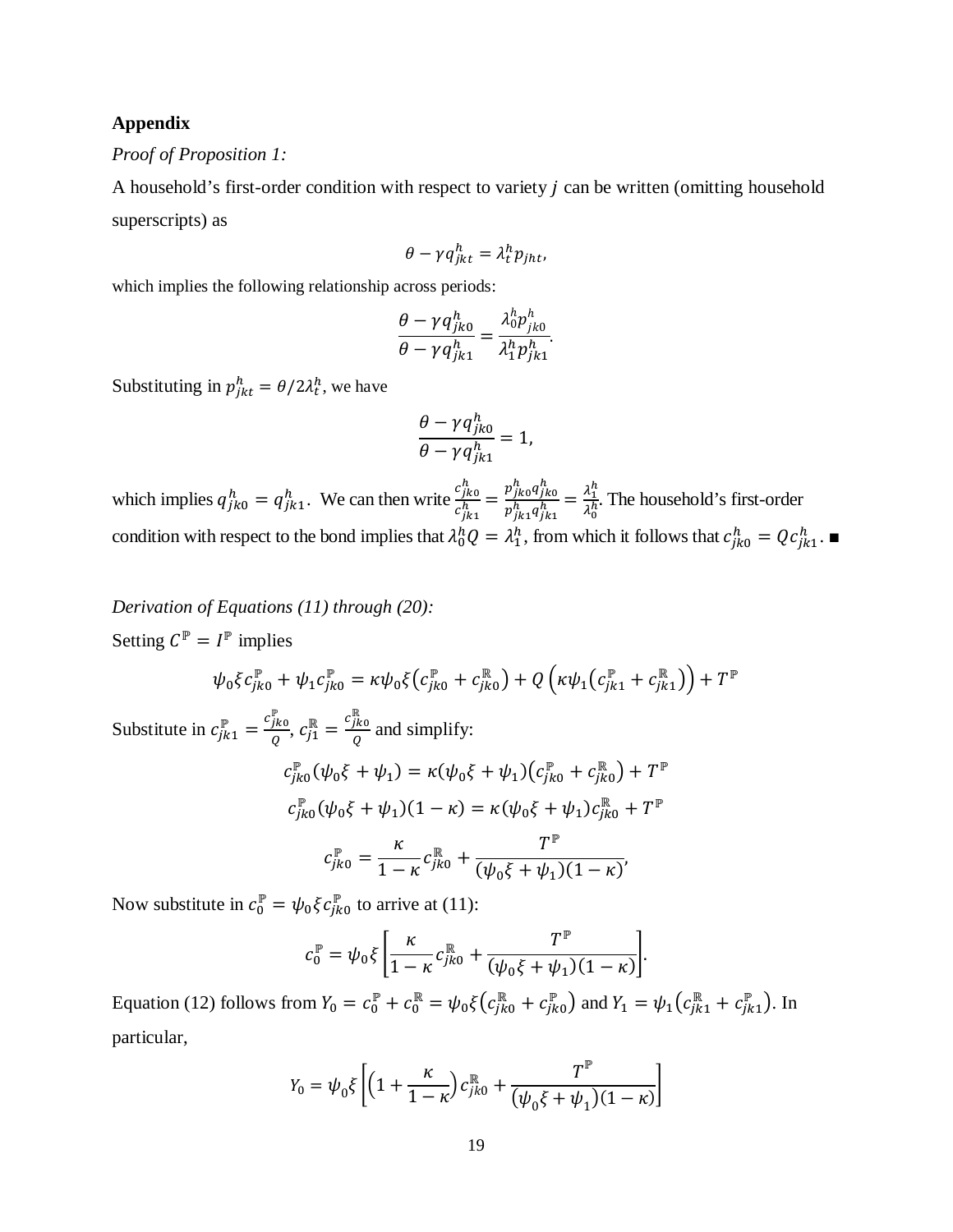$$
Y_1 = \frac{\psi_1}{\beta} \left( 1 + \frac{\kappa}{1 - \kappa} \right) c_{jk0}^{\mathbb{R}} + \frac{T^{\mathbb{P}}}{(\psi_0 \xi + \psi_1)(1 - \kappa)}
$$

The unrestricted level of output in the initial period is based on  $Y_0$  from above but with  $\psi_0$ ,  $\psi_1$ , and  $\xi$  set equal to 1.

$$
Y_0^U = \left[ \left( \frac{1}{1-\kappa} \right) c_{jk0}^{\mathbb{R}} + \frac{T^{\mathbb{P}}}{2(1-\kappa)} \right].
$$

Equation [\(20\)](#page-11-0) follows directly.

The total effect of the restrictions can be obtained from  $dY_0/d\xi$ :

$$
\frac{dY_0}{d\xi} = \left[ \left( \frac{1}{1-\kappa} \right) c_{jk0}^{\mathbb{R}} + \frac{T^{\mathbb{P}}}{(\psi_0 \xi + \psi_1)(1-\kappa)} \right] \left( \frac{\psi_0 d\xi}{d\xi} + \frac{\xi d\psi_0}{d\xi} \right)
$$

$$
- \frac{\xi \psi_0 T^{\mathbb{P}}}{(1-\kappa)(\psi_0 \xi + \psi_1)^2} \left( \frac{\psi_0 d\xi}{d\xi} + \frac{\xi d\psi_0}{d\xi} + \frac{d\psi_1}{d\xi} \right)
$$

The partial (direct) effect of the restrictions (i.e., holding  $\psi_0$  constant) can be written as

$$
\frac{\partial Y_0}{\partial \xi} = \psi_0 \left[ \left( \frac{1}{1 - \kappa} \right) c_{jk0}^{\mathbb{R}} + \frac{T^{\mathbb{P}}}{(\psi_0 \xi + \psi_1)(1 - \kappa)} \right] - \frac{\xi \psi_0^2 T^{\mathbb{P}}}{(1 - \kappa) (\psi_0 \xi + \psi_1)^2}
$$

Evaluating these effects around  $\psi = 1, \xi = 1, T^{\mathbb{P}} = 0$  implies that

$$
\left. \frac{\frac{dY_0}{d\xi}}{\frac{\partial Y_0}{\partial \xi}} \right|_{T^{\mathbb{P}}=0} = \frac{\left(\psi_0 + \xi \frac{d\psi_0}{d\xi}\right)}{\psi_0}.
$$

The effect of restriction on future output is

$$
\frac{dY_1}{d\xi} = \frac{1}{\beta} \left( \frac{1}{1-\kappa} \right) c_{jk0}^{\mathbb{R}} \frac{d\psi_1}{d\xi} - \frac{T^{\mathbb{P}}}{(1-\kappa) (\psi_0 \xi + \psi_1)^2} \left( \frac{\psi_0}{d\xi} + \xi \frac{d\psi_0}{d\xi} + \frac{d\psi_1}{d\xi} \right).
$$

*The response of firm entry:* 

Let the PDF of the distribution of  $f$  be  $\nu$  and the CDF be  $V$ 

$$
\psi_0 = \int_0^{R_{jt}} v(f) df = V(R_{jt})
$$

Then

$$
d\psi_0 = v(R_{jt})dR_{jt}
$$

and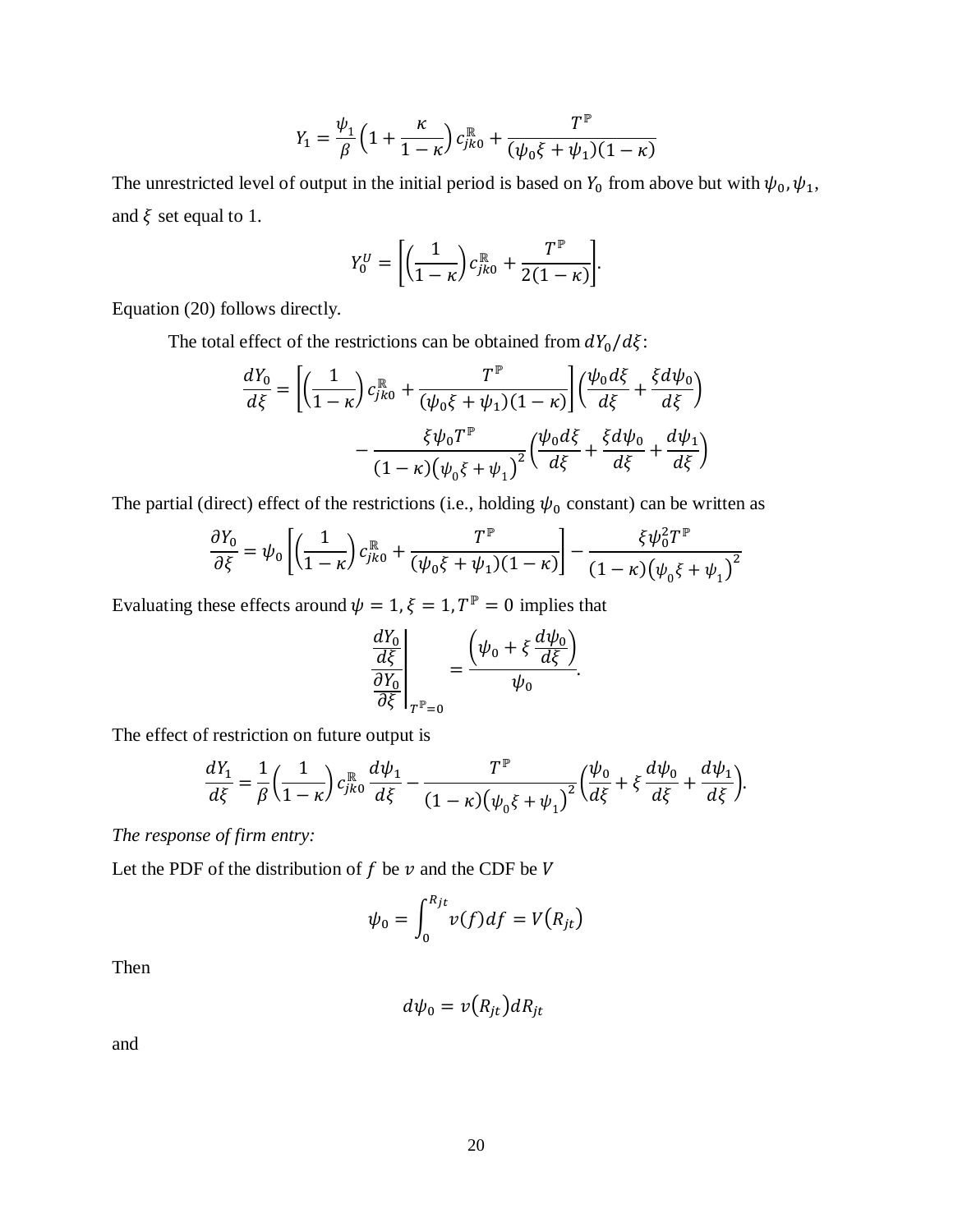$$
dR_{jt} = \left(\frac{c_{jkt}^{\mathbb{R}}}{1-\kappa} + \frac{T^{\mathbb{P}}}{(\psi_0 \xi + \psi_1)(1-\kappa)}\right) d\xi - \frac{\xi T^{\mathbb{P}}}{(\psi_0 \xi + \psi_1)^2 (1-\kappa)} (\xi d\psi_0 + \psi_0 d\xi + d\psi_1) + \frac{\xi}{(\psi_0 \xi + \psi_1)(1-\kappa)} dT^P
$$

imply

$$
d\psi_0 = \frac{v(R_{jt})}{1 + v(R_{jt})K} \Big[ \frac{\xi}{(\psi_0 \xi + \psi_1)(1 - \kappa)} dT^{\mathbb{P}} + (R_{jk0} - K\psi_0) d\xi - K d\psi_1 \Big]
$$

where  $K \equiv \frac{\xi T^{\mathbb{P}}}{(\psi_0 \xi + \psi_1)^2 (1 - \kappa)}$ .

Hence, holding fixed  $T^{\mathbb{P}}$  and for simplicity assuming that  $d\psi_1 = 0$ , we find:

$$
\frac{d\psi_{0}}{d\xi} = \left(\frac{v(R_{jt})}{1 + v(R_{jt})K}\right) (R_{jk0} - K\xi) d\xi
$$
\n
$$
\frac{d\psi_{0}}{d\xi} = \left(\frac{v(R_{jt})}{1 + v(R_{jt})K}\right) \left( \left[ \left( \frac{1}{1 - \kappa} \right) c_{jk0}^{\mathbb{R}} + \frac{T^{\mathbb{P}}}{(\psi_{0}\xi + \psi_{1})(1 - \kappa)} \right] - \frac{\xi T^{\mathbb{P}}}{(\psi_{0}\xi + \psi_{1})^{2}(1 - \kappa)} \psi_{0} \right) d\xi
$$
\n
$$
\frac{d\psi_{0}}{d\xi} = \left(\frac{v(R_{jt})}{1 + v(R_{jt})K}\right) \left( \left( \frac{1}{1 - \kappa} \right) c_{jk0}^{\mathbb{R}} + \frac{T^{\mathbb{P}}}{(\psi_{0}\xi + \psi_{1})(1 - \kappa)} \left( \frac{\psi_{0}\xi + \psi_{1} - \psi_{0}\xi}{(\psi_{0}\xi + \psi_{1})}\right) \right)
$$
\n
$$
\frac{d\psi_{0}}{d\xi} = \left(\frac{v(R_{jt})}{1 + v(R_{jt})K}\right) \left( \left( \frac{1}{1 - \kappa} \right) c_{jk0}^{\mathbb{R}} + \frac{T^{\mathbb{P}}}{(\psi_{0}\xi + \psi_{1})(1 - \kappa)} \left( \frac{\psi_{1}}{(\psi_{0}\xi + \psi_{1})}\right) \right) > 0
$$

If we evaluate around  $\xi = 1, \psi = 1$ , then

$$
\left. \frac{d\psi_0}{d\xi} \right|_{\xi=1} = \left( \frac{\nu(R_{jt})}{1 + \nu(R_{jt})K} \right) \left( \left( \frac{1}{1 - \kappa} \right) c_{jk0}^{\mathbb{R}} + \frac{T^{\mathbb{P}}}{4(1 - \kappa)} \right)
$$

Effect of transfers on entry.

The effect of transfers on entry is (assuming  $d\xi = 0$  and for simplicity also assuming  $d\psi_1 = 0$ ):

$$
\frac{d\psi_0}{dT^{\mathbb{P}}} = \left(\frac{\nu(R_{jt})}{1 + \nu(R_{jt})\mathbf{K}}\right) \frac{\xi}{(\psi_0 \xi + \psi_1)(1 - \kappa)}
$$

Therefore, the total effect of transfers on GDP is

$$
\frac{dY_0}{dT^{\mathbb{P}}}\Big|_{T^{\mathbb{P}}=0} = \frac{\psi_0 \xi}{(\psi_0 \xi + \psi_1)(1 - \kappa)} + \left(\frac{1}{1 - \kappa}\right) c_{jk0}^{\mathbb{R}} \xi \frac{\partial \psi_0}{\partial T_0}
$$
\n
$$
\frac{dY_0}{dT^{\mathbb{P}}}\Big|_{T^{\mathbb{P}}=0} = \frac{\psi_0 \xi}{(\psi_0 \xi + \psi_1)(1 - \kappa)} + \left(\frac{1}{1 - \kappa}\right) c_{jk0}^{\mathbb{R}} \left(\frac{\nu(R_{jt})}{1 + \nu(R_{jt})K}\right) \frac{\xi^2}{(\psi_0 \xi + \psi_1)(1 - \kappa)}
$$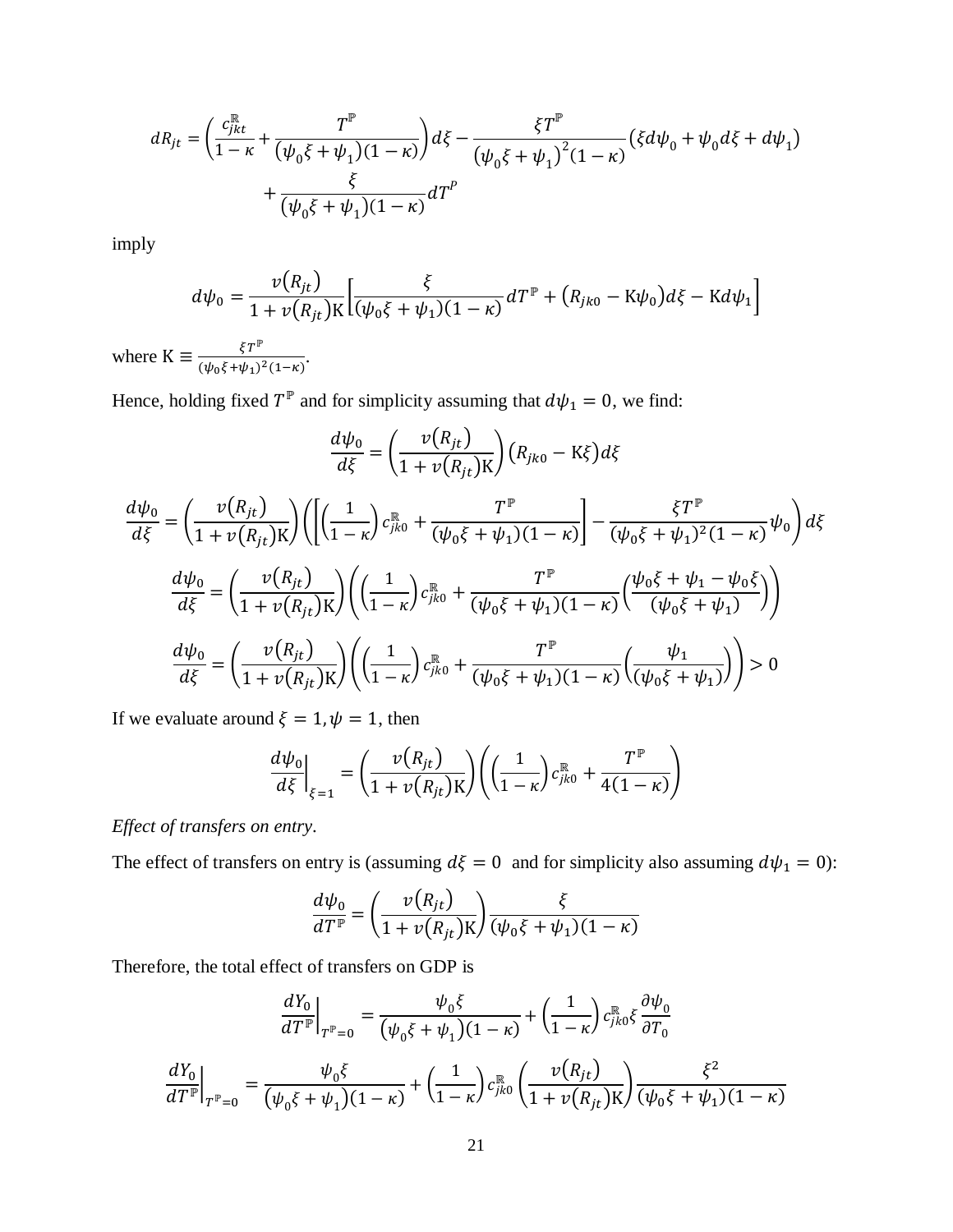$$
\frac{dY}{dT^{\mathbb{P}}}\big|_{T^{\mathbb{P}}=0} = \frac{\xi}{(\psi_0 \xi + \psi_1)(1 - \kappa)} \bigg[ \psi_0 + \xi \left( \frac{1}{1 - \kappa} \right) c_{jk0}^{\mathbb{R}} \left( \frac{\nu(R_{jt})}{1 + \nu(R_{jt})K} \right) \bigg]
$$

$$
= \frac{\xi}{(\psi_0 \xi + \psi_1)(1 - \kappa)} \bigg[ \psi_0 + \xi \left( \frac{\nu(R_{jt})}{1 - \kappa} \right) c_{jk0}^{\mathbb{R}} \bigg]
$$

because  $K = 0$  at  $T^{\mathbb{P}} = 0$ .

This effect of transfers is increasing in  $\kappa$  (falling in inequality):

$$
\frac{d^2Y_0}{dT^{\mathbb{P}}}\Big|_{T^{\mathbb{P}}=0} = \frac{\xi}{(\psi_0 \xi + \psi_1)(1 - \kappa)} \Bigg[ d\psi_0 + c_{jk0}^{\mathbb{R}} \xi \left( \frac{\nu(R_{jt})}{(1 - \kappa)^2} dx + \frac{\nu'(R_{jt})}{1 - \kappa} dR_{jt} \right) \Bigg] \n+ \xi \Big[ \psi_0 + \frac{\nu(R_{jt})\xi}{1 - \kappa} c_{jk0}^{\mathbb{R}} \Big] \Big( \frac{1}{(\psi_0 \xi + \psi_1)(1 - \kappa)^2} dx + \frac{\xi d\psi_0 + d\psi_1}{(\psi_0 \xi + \psi_1)^2 (1 - \kappa)} \Big) \n\frac{d^2Y_0}{dT^{\mathbb{P}} dx} \Big|_{T^{\mathbb{P}}=0} = \frac{\xi}{(\psi_0 \xi + \psi_1)(1 - \kappa)} \Bigg[ \frac{d\psi_0}{dx} + c_{jk0}^{\mathbb{R}} \frac{\xi}{(1 - \kappa)^2} + \frac{\nu'(R_{jt})}{1 - \kappa} \frac{dR_{jt}}{dx} \Bigg] \n+ \xi \Big[ \psi_0 + \frac{\nu(R_{jt})\xi}{1 - \kappa} c_{jk0}^{\mathbb{R}} \Big] \Bigg( \frac{1}{(\psi_0 \xi + \psi_1)(1 - \kappa)^2} + \frac{\xi d\psi_0}{(\psi_0 \xi + \psi_1)^2 (1 - \kappa)} \Bigg)
$$

 $\frac{d^2Y_0}{dT^{\mathbb{P}}dx}\Big|_{T^{\mathbb{P}}=0}$  is guaranteed to be positive if  $v'(R_{jt}) \ge 0$ . For example,  $\frac{d^2Y_0}{dT^{\mathbb{P}}dx}\Big|_{T^{\mathbb{P}}=0} > 0$  if  $f_j$  is uniformly distributed.

#### *Effect of Targeted Firm-Level Transfers*

For each dollar targeted to marginal firms, the government would create  $d\psi_0 = \frac{1}{v(R_{jt})}$  firms. Equivalently, if fixed costs for the marginal firm is  $v(R_{jt})$ , the government must spend that amount to keep them alive. So  $\frac{d\psi_0}{dT^{Target}} = \frac{1}{v(R_{jt})}$ .

 $\kappa dT^{\text{F}:Target}$  would also be transferred to households (as they own a share  $\kappa$  of capital).

Therefore

$$
\frac{dY_0}{dT^{\mathbb{F}:Target}} = \frac{\partial Y_0}{\partial T^{\mathbb{P}}} \frac{dT^{\mathbb{P}}}{dT^{\mathbb{F}:Target}} + \frac{\partial Y_0}{\partial \psi_0} \frac{d\psi_0}{dT^{\mathbb{F}:Target}}
$$

$$
\frac{dY_0}{dT^{\mathbb{F}:Target}} = \kappa \frac{dY_0}{dT^{\mathbb{P}}} + \frac{\partial Y_0}{\partial \psi_0} \frac{1}{\nu(R_{jt})}
$$

$$
\frac{dY_0}{dT^{\mathbb{F}:Target}} = \kappa \frac{dY_0}{dT^{\mathbb{P}}} + \frac{\partial Y_0}{\partial \psi_0} \frac{1}{\nu(R_{jt})}
$$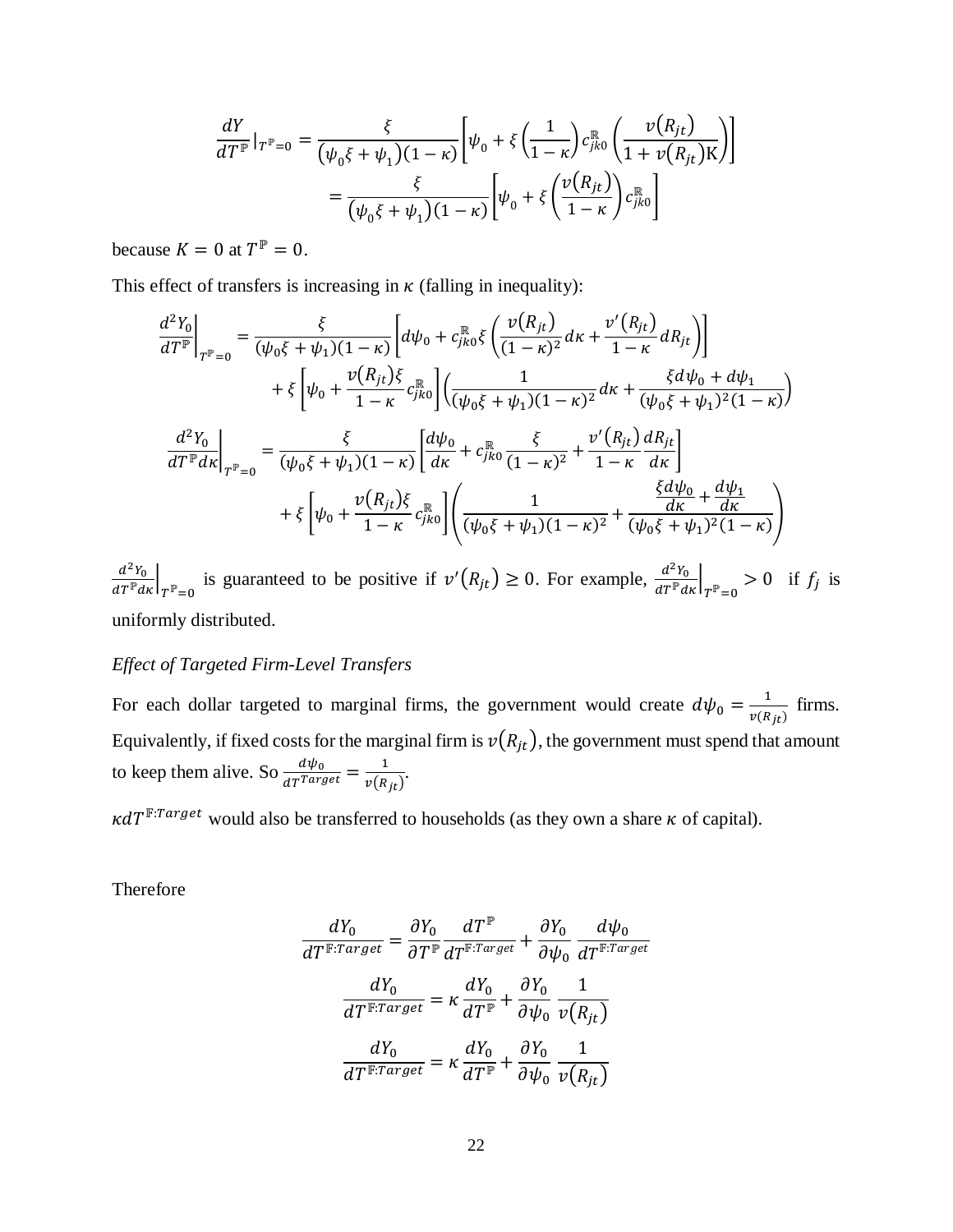If the government could not target firms – but rather spent across all firms, it would need create only

$$
\frac{dY_0}{dT^{\mathbb{F}:Firms}} = \frac{\partial Y_0}{\partial T^{\mathbb{P}}} \frac{dT^{\mathbb{P}}}{dT^{\mathbb{F}:Firms}} = \kappa \frac{dY_0}{dT^{\mathbb{P}}}.
$$

Targeted firm transfers have an additional multiplier effect given by

$$
\frac{dY_0}{dT^{\mathbb{F}:Target}} - \frac{dY_0}{dT^{\mathbb{F}:Firms}} = \frac{\partial Y_0}{\partial \psi_0} \frac{1}{\nu(R_{jt})}
$$

,

where

$$
\left. \frac{\partial Y_0}{\partial \psi_0} \right|_{T^{\mathbb{P}}=0} = R_{jt}|_{T^{\mathbb{P}}=0} = \frac{\xi}{1-\kappa} c_{j0}^{\mathbb{R}}.
$$

So if fixed costs are uniformly distributed, the marginal targeted tax dollar creates  $R_{it}$  additional units of GDP compared to the marginal untargeted tax dollar.

Another way to compare measure the relative benefit of targeted dollars is by determining how much of targeted versus untargeted dollars would need to be spent to prevent a spending multiplier greater than unity. The government must spend  $T^{F:All}$  such that

$$
Y_0|_{\psi_0=1} = Y_0|_{T=0}
$$
  

$$
\xi \left[ \left( \frac{1}{1-\kappa} \right) c_{j0}^{\mathbb{R}} + \frac{\kappa T^{\mathbb{F}:All}}{(\xi+1)(1-\kappa)} \right] = \left( \frac{1}{1-\kappa} \right) c_{jk0}^{\mathbb{R}} \psi_0 \xi
$$
  

$$
T^{\mathbb{F}:All} = \left( \frac{\xi+1}{\kappa} \right) c_{jk0}^{\mathbb{R}} (1-\psi_0)
$$

With respect to targeted dollars, the government would spend

$$
T^{\mathbb{F}:Target} = \int_{R_{jt}}^{\bar{f}} (f - R_{jt}) \nu(f) df
$$

If  $f$  is uniformly distributed, then

$$
T^{\mathbb{F}:Target} = \frac{1}{2}(\bar{f} - R_{jt})^2
$$

Let  $\bar{f}$  be  $R_{it}|_{T=0,\xi=1}$ . Then

$$
T^{\mathbb{F}:Target} = \frac{1}{2} \left( \frac{1}{1-\kappa} c_{j0}^{\mathbb{R}} \left( 1 - \xi \psi_0 \right) \right)^2
$$